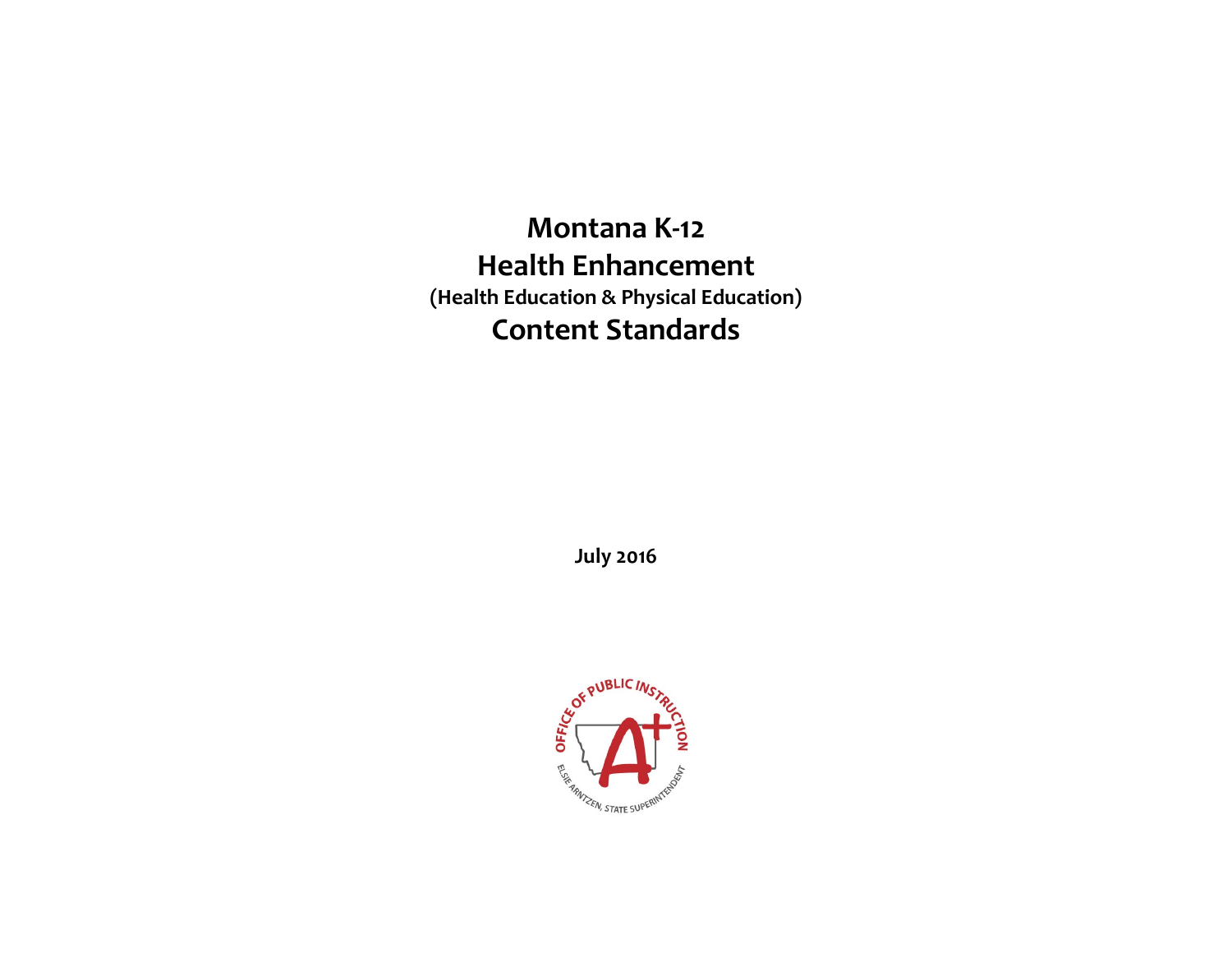### **Montana K-12 Health Enhancement**  (Health Education and Physical Education) **Content Standards Framework**

**Health Education Standard 1** *Comprehend concepts related to health promotion and disease prevention to enhance personal health*

#### **Rationale**

The acquisition of basic health concepts and functional health knowledge provides a foundation for promoting health-enhancing behaviors. This standard includes essential concepts that are based on established health behavior theories and models.

| $\mathbf K$         | Grade 1             | Grade 2            | Grade 3               | Grade 4                                     | Grade 5                            | Grades 6-8                                | Grades 9-12                                 |
|---------------------|---------------------|--------------------|-----------------------|---------------------------------------------|------------------------------------|-------------------------------------------|---------------------------------------------|
| <b>HE 1.1</b>       | HE 1.1              | <b>HE 1.1</b>      | <b>HE 1.1</b>         | HE 1.1                                      | HE 1.1                             | <b>HE 1.1</b>                             | <b>HE 1.1</b>                               |
| a. Identify healthy | a. Describe healthy | a. Identify and    | a. Identify links     | a. Identify life skills                     | a. Explain the                     | a. Discuss the                            | a. Predict how                              |
| and unhealthy       | behaviors           | explain how health | between healthy       | that improve health                         | relationship between               | relationship between                      | health behaviors can                        |
| behaviors           |                     | behaviors affect   | choices and personal  | and wellness                                | healthy behaviors                  | healthy behaviors                         | affect health status                        |
|                     |                     | personal health    | health                |                                             | and personal health                | and personal health                       |                                             |
|                     |                     |                    |                       | b. Discuss healthy                          |                                    |                                           | b. Compare and                              |
|                     |                     |                    | b. Define life skills | and unhealthy                               | b. Describe personal               | b. Describe the                           | contrast the benefits                       |
|                     |                     |                    | that improve health   | behaviors and their                         | health enhancing                   | benefits of and                           | of and barriers to                          |
|                     |                     |                    | and wellness          | effect on health                            | strategies that                    | barriers to practicing                    | practicing a variety                        |
|                     |                     |                    |                       |                                             | encompass                          | healthy behaviors                         | of healthy behaviors                        |
|                     |                     |                    | c. Use goal-setting   | c. Identify personal                        | substance abuse                    |                                           |                                             |
|                     |                     |                    | to practice healthy   | health enhancing                            | prevention,                        | c. Analyze                                | c. Develop personal                         |
|                     |                     |                    | behaviors             | strategies that                             | nutrition, exercise,               | behaviors that                            | health enhancing                            |
|                     |                     |                    |                       | encompass                                   | injury and disease                 | promote health                            | strategies for issues                       |
|                     |                     |                    |                       | substance abuse                             | prevention, and                    | enhancing strategies                      | such as substance                           |
|                     |                     |                    |                       | prevention,                                 | stress management,                 | for issues such as                        | abuse prevention,                           |
|                     |                     |                    |                       | nutrition, exercise,                        | including traditional              | substance abuse                           | nutrition, exercise,                        |
|                     |                     |                    |                       | injury and disease                          | and contemporary                   | prevention,                               | sexual activity.                            |
|                     |                     |                    |                       | prevention, and                             | strategies from<br>American Indian | nutrition, sexual                         | injury and disease                          |
|                     |                     |                    |                       | stress management,<br>including traditional | cultures                           | activity, exercise,<br>injury and disease | prevention, and                             |
|                     |                     |                    |                       |                                             |                                    | prevention, and                           | stress management,<br>including traditional |
|                     |                     |                    |                       | and contemporary<br>strategies from         | c. Identify potential              | stress management,                        | and contemporary                            |
|                     |                     |                    |                       | American Indian                             | consequences of                    | including traditional                     | strategies from                             |
|                     |                     |                    |                       | cultures                                    | engaging in risky                  | and contemporary                          | American Indian                             |
|                     |                     |                    |                       |                                             | behaviors                          | strategies from                           | cultures                                    |
|                     |                     |                    |                       | d. Describe risky                           |                                    | American Indian                           |                                             |
|                     |                     |                    |                       | behaviors and their                         |                                    | cultures                                  |                                             |
|                     |                     |                    |                       | potential                                   |                                    |                                           |                                             |
|                     |                     |                    |                       | consequences                                |                                    |                                           |                                             |
|                     |                     |                    |                       |                                             |                                    |                                           |                                             |

*By the end of each grade or grade band, students will be able to:*

Montana Office of Public Instruction, Denise Juneau, Superintendent Page 2 | 27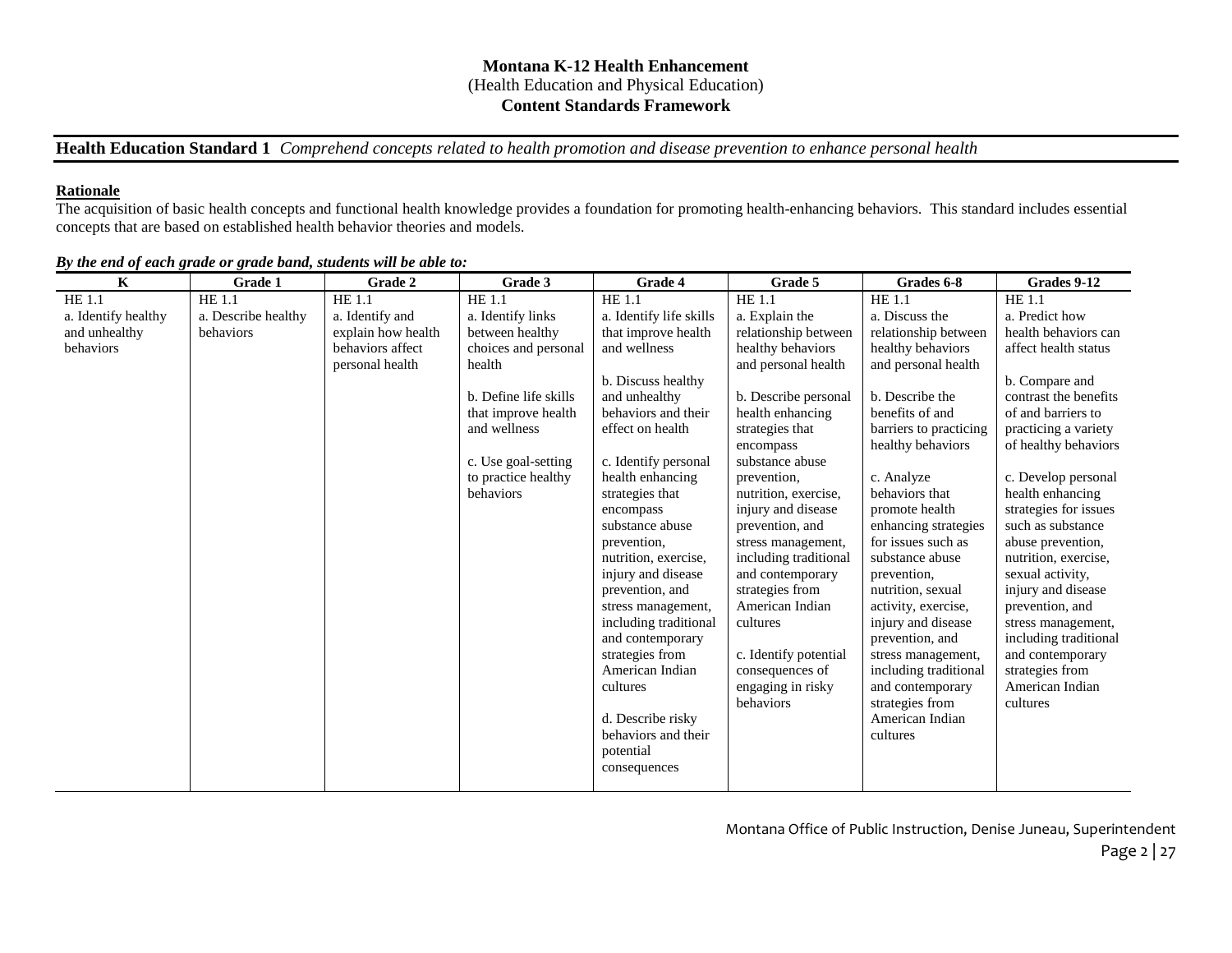# **Health Education Standard 1** *Comprehend concepts related to health promotion and disease prevention to enhance personal health*

| $\mathbf K$                                                                                                                                                                                                                                                         | Grade 1                                                                                                                                                                                                 | Grade 2                                                                                                                                                                                                                                                                          | Grade 3                                                                                                                                                                                                                | Grade 4                                                                                                                                                                                                                      | Grade 5                                                                                                                                                                                                     | Grades 6-8                                                                                                                                                                                                            | Grades 9-12                                                                                                                                                                                                    |
|---------------------------------------------------------------------------------------------------------------------------------------------------------------------------------------------------------------------------------------------------------------------|---------------------------------------------------------------------------------------------------------------------------------------------------------------------------------------------------------|----------------------------------------------------------------------------------------------------------------------------------------------------------------------------------------------------------------------------------------------------------------------------------|------------------------------------------------------------------------------------------------------------------------------------------------------------------------------------------------------------------------|------------------------------------------------------------------------------------------------------------------------------------------------------------------------------------------------------------------------------|-------------------------------------------------------------------------------------------------------------------------------------------------------------------------------------------------------------|-----------------------------------------------------------------------------------------------------------------------------------------------------------------------------------------------------------------------|----------------------------------------------------------------------------------------------------------------------------------------------------------------------------------------------------------------|
|                                                                                                                                                                                                                                                                     |                                                                                                                                                                                                         |                                                                                                                                                                                                                                                                                  |                                                                                                                                                                                                                        |                                                                                                                                                                                                                              |                                                                                                                                                                                                             | HE 1.1<br>d. Analyze the<br>potential<br>consequences of<br>engaging in risky<br>behaviors                                                                                                                            | <b>HE 1.1</b><br>d. Compare and<br>contrast the potential<br>consequences of<br>engaging in risky<br>behaviors                                                                                                 |
| HE 1.2<br>a. Identify<br>characteristics of<br>physical, mental,<br>and emotional health<br>b. Identify<br>characteristics of<br>family and social<br>health, including<br>those of<br>contemporary and<br>traditional American<br>Indian cultures and<br>practices | HE 1.2<br>a. Give examples of<br>physical, mental,<br>emotional, family,<br>and social health,<br>including those of<br>traditional and<br>contemporary<br>American Indian<br>cultures and<br>practices | HE 1.2<br>a. Recognize that<br>there are multiple<br>dimensions of<br>health, such as<br>physical, mental,<br>and emotional, as<br>well as family and<br>social health,<br>including those of<br>traditional and<br>contemporary<br>American Indian<br>cultures and<br>practices | <b>HE1.2</b><br>a. Describe various<br>types of physical,<br>mental, emotional,<br>family, and social<br>health, including<br>those of traditional<br>and contemporary<br>American Indian<br>cultures and<br>practices | HE 1.2<br>a. Discuss various<br>characteristics of<br>physical, mental,<br>emotional, family,<br>and social health.<br>including those of<br>traditional and<br>contemporary<br>American Indian<br>cultures and<br>practices | HE 1.2<br>a. Identify examples<br>of physical, mental,<br>emotional, family,<br>and social health,<br>including those of<br>traditional and<br>contemporary<br>American Indian<br>cultures and<br>practices | HE 1.2<br>a. Identify<br>characteristics of<br>physical, mental,<br>emotional, family,<br>and social health,<br>including those of<br>traditional and<br>contemporary<br>American Indian<br>cultures and<br>practices | HE 1.2<br>a. Analyze the<br>interrelationships of<br>physical, mental,<br>emotional, family,<br>and social health on<br>personal health,<br>including those of<br>American Indian<br>cultures and<br>practices |
| HE 1.3<br>a. Identify ways<br>germs are spread<br>b. Show ways to<br>prevent the spread<br>of germs                                                                                                                                                                 | HE 1.3<br>a. Identify ways to<br>prevent the spread<br>of germs                                                                                                                                         | HE 1.3<br>a. Describe some<br>ways to prevent<br>childhood<br>communicable<br>diseases                                                                                                                                                                                           | HE 1.3<br>a. Explain the<br>difference between<br>childhood<br>communicable and<br>non-communicable<br>diseases                                                                                                        | <b>HE 1.3</b><br>a. Describe how<br>universal<br>precautions and<br>other hygienic<br>practices reduce the<br>risk for contracting<br>disease                                                                                | HE 1.3<br>a. Explain practices<br>used to prevent or<br>reduce the risk of<br>spreading or<br>contracting<br>communicable<br>diseases                                                                       | $HE$ <sub>1.3</sub><br>a. Explain practices<br>used to prevent or<br>reduce the risk of<br>spreading or<br>contracting<br>communicable<br>diseases                                                                    | HE 1.3<br>a. Compare and<br>contrast various<br>ways to prevent<br>communicable<br>diseases                                                                                                                    |
| <b>HE 1.4</b><br>a. Identify<br>environmental<br>factors that can<br>affect health                                                                                                                                                                                  | <b>HE1.4</b><br>a. Identify<br>environmental<br>factors that can<br>affect health                                                                                                                       | HE 1.4<br>a. Describe common<br>environmental<br>factors that can<br>affect health                                                                                                                                                                                               | <b>HE1.4</b><br>a. Identify the<br>potential sources of<br>environmental<br>factors that affect<br>health                                                                                                              | <b>HE1.4</b><br>a. Describe the<br>potential sources of<br>environmental<br>factors that affect<br>health                                                                                                                    | <b>HE1.4</b><br>a. Discuss ways<br>environmental<br>factors affect health                                                                                                                                   | HE 1.4<br>a. Discuss ways<br>environmental<br>factors affect health                                                                                                                                                   | <b>HE1.4</b><br>a. Analyze how<br>environmental<br>factors and personal<br>health are<br>interrelated                                                                                                          |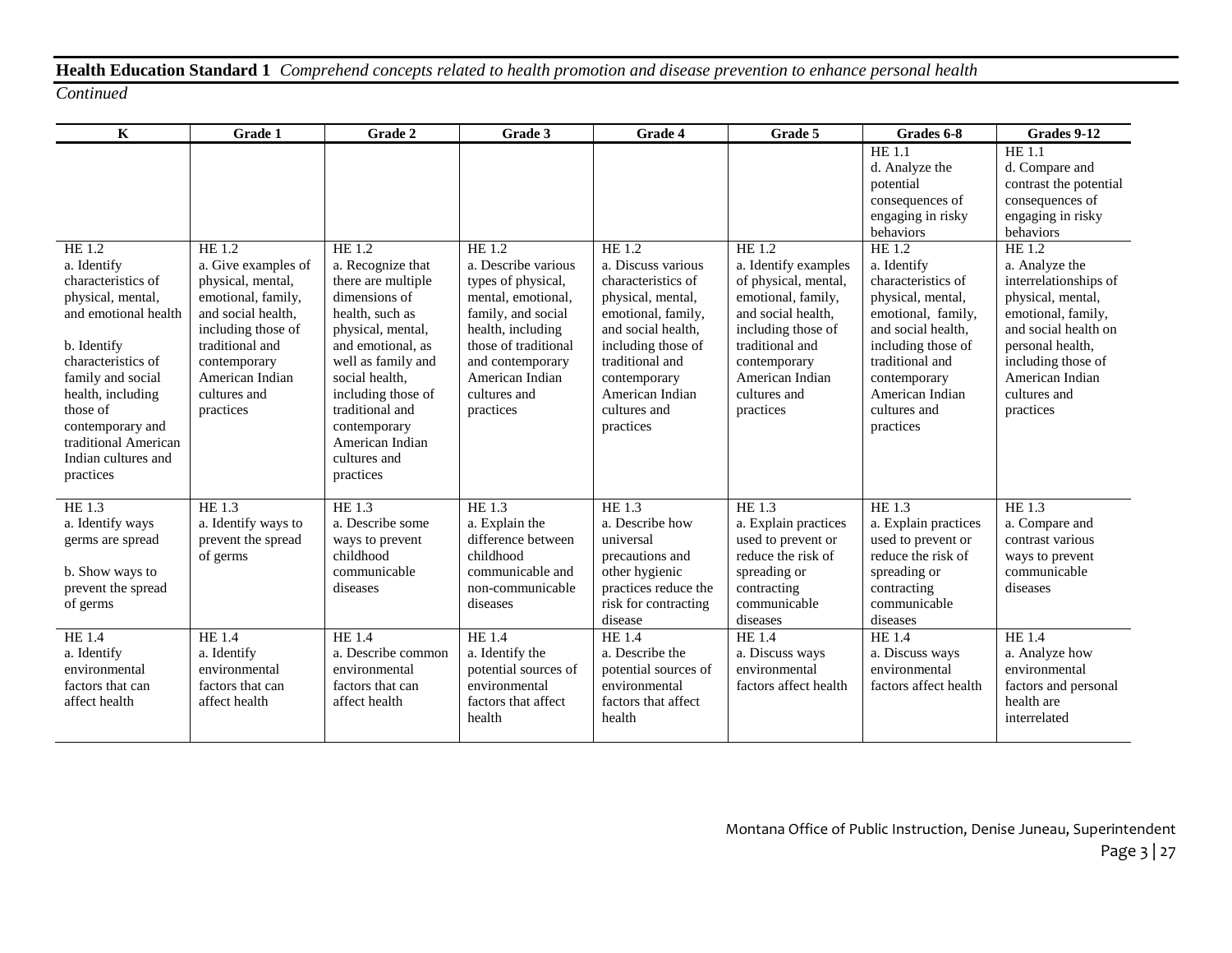# **Health Education Standard 1** *Comprehend concepts related to health promotion and disease prevention to enhance personal health*

| $\mathbf{K}$                             | Grade 1                                     | Grade 2                                  | Grade 3                                | Grade 4                                | Grade 5                                  | Grades 6-8                               | Grades 9-12                                                                              |
|------------------------------------------|---------------------------------------------|------------------------------------------|----------------------------------------|----------------------------------------|------------------------------------------|------------------------------------------|------------------------------------------------------------------------------------------|
|                                          |                                             |                                          |                                        |                                        |                                          |                                          | HE 1.5<br>a. Analyze how<br>genetics and family<br>history can impact<br>personal health |
| HE 1.6                                   | <b>HE 1.6</b>                               | <b>HE 1.6</b>                            | <b>HE 1.6</b>                          | HE 1.6                                 | HE 1.6                                   | HE 1.6                                   | HE 1.6                                                                                   |
| a. Identify safety                       | a. Identify ways to                         | a. Give examples of                      | a. Describe how                        | a. Discuss practices                   | a. Describe ways in                      | a. Analyze ways in                       | a. Compare and                                                                           |
| practices at school<br>and in the        | be safe and healthy<br>at school and in the | how to be safe at<br>school and in the   | health can be                          | for safe school and                    | which safe and                           | which safe and                           | contrast ways to<br>advocate for safe                                                    |
| community                                | community                                   | community                                | affected by school<br>and community    | community<br>environments              | healthy school and<br>community          | healthy school and<br>community          | and healthy school                                                                       |
|                                          |                                             |                                          | environments                           |                                        | environments can                         | environments can                         | and community                                                                            |
|                                          |                                             |                                          |                                        |                                        | promote personal                         | promote personal                         | environments to                                                                          |
|                                          |                                             |                                          |                                        |                                        | health                                   | health                                   | promote personal                                                                         |
|                                          |                                             |                                          |                                        |                                        |                                          |                                          | health                                                                                   |
| HE 1.7                                   | <b>HE 1.7</b>                               | <b>HE 1.7</b>                            | <b>HE1.7</b>                           | HE1.7                                  | HE 1.7                                   | HE 1.7                                   | HE1.7                                                                                    |
| a. Identify common<br>childhood injuries | a. Identify common<br>childhood injuries    | a. Identify ways to<br>prevent and treat | a. Identify common<br>childhood health | a. Describe common<br>childhood health | a. Describe ways to<br>prevent and treat | a. Describe ways to<br>reduce or prevent | a. Propose ways to<br>reduce or prevent                                                  |
|                                          | and their treatment                         | common childhood                         | problems                               | problems and                           | common childhood                         | injuries and other                       | injuries and health                                                                      |
|                                          |                                             | injuries                                 |                                        | potential treatments                   | injuries and health                      | adolescent health                        | problems                                                                                 |
|                                          |                                             |                                          |                                        |                                        | problems                                 | problems                                 |                                                                                          |
| HE 1.8                                   | <b>HE 1.8</b>                               | <b>HE 1.8</b>                            | <b>HE 1.8</b>                          | <b>HE 1.8</b>                          | <b>HE 1.8</b>                            | <b>HE1.8</b>                             | <b>HE 1.8</b>                                                                            |
| a. Give examples of                      | a. Identify reasons                         | a. Describe why it is                    | a. Identify situations                 | a. Describe when it                    | a. Give examples of                      | a. Explain how                           | a. Analyze the                                                                           |
| health care                              | for seeing a health                         | important to seek                        | that require health                    | is important to seek                   | health care and their                    | appropriate health                       | relationship between                                                                     |
|                                          | care professional                           | health care                              | care                                   | health care                            | benefits, including                      | care can promote                         | access to health care                                                                    |
|                                          |                                             |                                          |                                        |                                        | the unique issues<br>regarding American  | personal health,<br>including the unique | and health status,<br>including the unique                                               |
|                                          |                                             |                                          |                                        |                                        | Indians and health                       | issues regarding                         | issues regarding                                                                         |
|                                          |                                             |                                          |                                        |                                        | care benefits                            | American Indians                         | American Indians                                                                         |
|                                          |                                             |                                          |                                        |                                        |                                          | and health care                          | and health care                                                                          |
|                                          |                                             |                                          |                                        |                                        |                                          | benefits                                 | benefits resulting                                                                       |
|                                          |                                             |                                          |                                        |                                        |                                          |                                          | from treaty                                                                              |
|                                          |                                             |                                          |                                        |                                        |                                          |                                          | obligations                                                                              |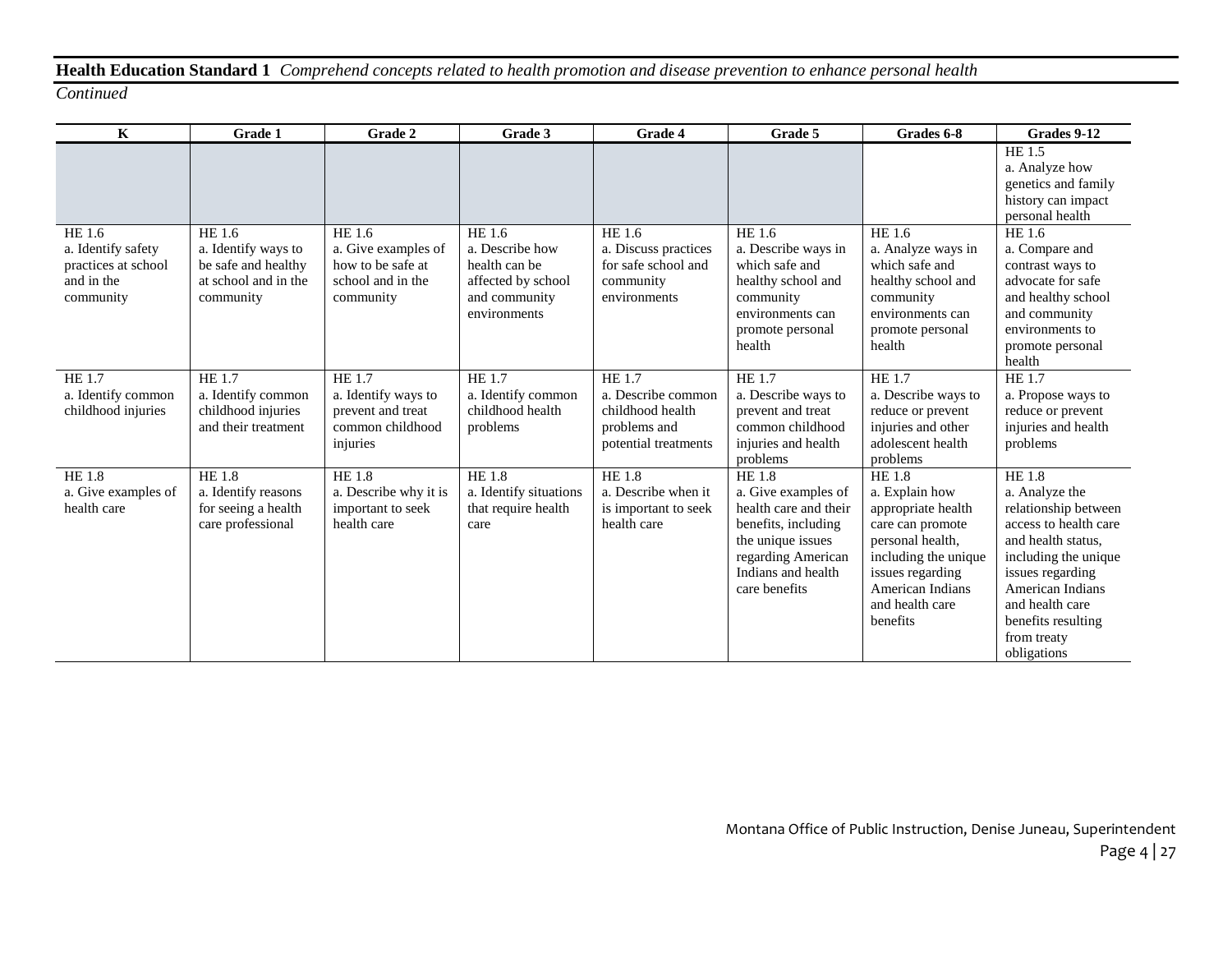# **Health Education Standard 1** *Comprehend concepts related to health promotion and disease prevention to enhance personal health*

| $\mathbf{K}$                                              | Grade 1                                                                                                                                                   | Grade 2                                                                                                                                                                             | Grade 3                                                                                                                                                                     | <b>Grade 4</b>                                                                                                                                                                                         | Grade 5                                                                                                                                                                         | Grades 6-8                                                                                                                                                                                                                      | Grades 9-12                                                                                                                                                                                                                                                                                                                                                                                                                                              |
|-----------------------------------------------------------|-----------------------------------------------------------------------------------------------------------------------------------------------------------|-------------------------------------------------------------------------------------------------------------------------------------------------------------------------------------|-----------------------------------------------------------------------------------------------------------------------------------------------------------------------------|--------------------------------------------------------------------------------------------------------------------------------------------------------------------------------------------------------|---------------------------------------------------------------------------------------------------------------------------------------------------------------------------------|---------------------------------------------------------------------------------------------------------------------------------------------------------------------------------------------------------------------------------|----------------------------------------------------------------------------------------------------------------------------------------------------------------------------------------------------------------------------------------------------------------------------------------------------------------------------------------------------------------------------------------------------------------------------------------------------------|
| HE 1.9<br>a. Identify body<br>parts and their<br>function | HE 1.9<br>a. Identify basic<br>body systems such<br>as circulatory,<br>respiratory,<br>cardiovascular,<br>skeletal, muscular,<br>digestive and<br>nervous | HE 1.9<br>a. Identify basic<br>body systems and<br>their function such<br>as the circulatory,<br>respiratory,<br>cardiovascular,<br>skeletal, muscular,<br>digestive and<br>nervous | HE 1.9<br>a. Identify body<br>systems and their<br>function including<br>circulatory,<br>respiratory,<br>cardiovascular,<br>skeletal, muscular,<br>digestive and<br>nervous | HE 1.9<br>a. Discuss the<br>structure and<br>function of each of<br>the following major<br>systems: circulatory,<br>respiratory,<br>cardiovascular,<br>skeletal, muscular,<br>digestive and<br>nervous | <b>HE1.9</b><br>a. Identify the basic<br>structure and<br>function of the<br>major human body<br>systems, including<br>growth and<br>development and the<br>reproductive system | HE 1.9<br>a. Define human<br>body systems, their<br>function and their<br>interrelationship<br>with one another<br>b. Identify basic<br>structures and<br>functions of the<br>male and female<br>reproductive health<br>systems | HE 1.9<br>a. Analyze human<br>body systems, their<br>function and their<br>interrelationship<br>with one another<br>b. Explain the<br>natural body<br>changes of<br>reproductive health<br>c. Explain<br>fertilization,<br>conception and how<br>the baby's sex and<br>inherited traits are<br>determined<br>d. Compare and<br>contrast how<br>physical, mental,<br>social, spiritual, and<br>cultural factors<br>influence attitudes<br>about sexuality |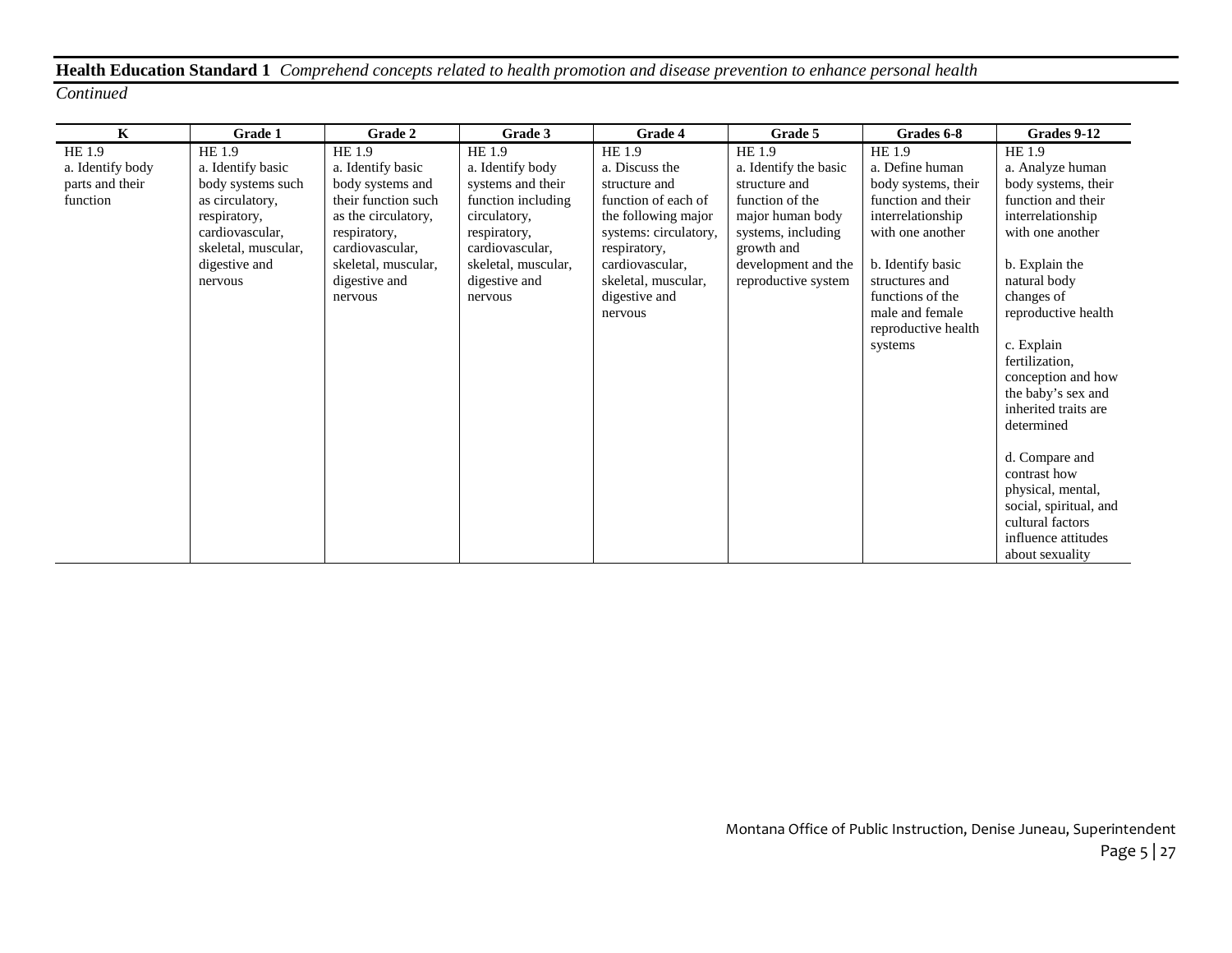## **Health Education Standard 2** *Analyze the influence of family, peers, culture, media, technology, and other factors on health behaviors*

## **Rationale**

Health is affected by a variety of positive and negative influences within society. This standard focuses on identifying and understanding the diverse internal and external factors that influence health practices and behaviors, including personal values, beliefs, and perceived norms.

| K                  | Grade 1               | Grade 2               | Grade 3              | Grade 4              | Grade 5              | Grades 6-8                     | Grades 9-12                               |
|--------------------|-----------------------|-----------------------|----------------------|----------------------|----------------------|--------------------------------|-------------------------------------------|
| HE 2.1             | HE 2.1                | HE 2.1                | HE 2.1               | HE 2.1               | HE 2.1               | HE 2.1                         | HE 2.1                                    |
| a. Identify family | a. Describe ways a    | a. Identify how       | a. Describe ways     | a. Explain ways      | a. Examine how       | a. Explain how                 | a. Compare and                            |
| practices that     | family practices      | family and culture    | family and culture   | family and culture   | family and culture   | family and culture             | contrast how the                          |
| promote health     | health promotion      | influence personal    | influence personal   | influence personal   | influence personal   | influence the health           | family and culture                        |
|                    |                       | health practices and  | health practices and | health practices and | health practices and | of adolescents                 | influence the health                      |
|                    |                       | behaviors             | behaviors            | behaviors            | behaviors            |                                | of individuals                            |
|                    |                       |                       |                      |                      |                      | b. Explain how the             |                                           |
|                    |                       |                       |                      |                      |                      | perception of                  | b. Explain how the                        |
|                    |                       |                       |                      |                      |                      | societal norms                 | perception of                             |
|                    |                       |                       |                      |                      |                      | influence healthy              | societal norms                            |
|                    |                       |                       |                      |                      |                      | and unhealthy                  | influence healthy                         |
|                    |                       |                       |                      |                      |                      | behaviors                      | and unhealthy                             |
|                    |                       |                       |                      |                      |                      |                                | behaviors, including<br>those of American |
|                    |                       |                       |                      |                      |                      | c. Explain the<br>influence of | Indian cultures and                       |
|                    |                       |                       |                      |                      |                      | personal values and            | practices                                 |
|                    |                       |                       |                      |                      |                      | beliefs on individual          |                                           |
|                    |                       |                       |                      |                      |                      | health practices and           | c. Explain the                            |
|                    |                       |                       |                      |                      |                      | behaviors                      | influence of                              |
|                    |                       |                       |                      |                      |                      |                                | personal values and                       |
|                    |                       |                       |                      |                      |                      |                                | beliefs on individual                     |
|                    |                       |                       |                      |                      |                      |                                | health practices and                      |
|                    |                       |                       |                      |                      |                      |                                | behaviors                                 |
|                    | HE 2.2                | HE 2.2                | HE 2.2               | HE 2.2               | HE 2.2               | HE 2.2                         | HE 2.2                                    |
|                    | a. Identify ways that | a. Identify ways that | a. Describe ways     | a. Discuss ways that | a. Identify how      | a. Describe how                | a. Explain how peers                      |
|                    | peers influence       | peers influence       | that peers influence | peers influence      | peers can influence  | peers influence                | influence healthy                         |
|                    | behavior              | behavior              | behavior             | behavior             | healthy and          | healthy and                    | and unhealthy                             |
|                    |                       |                       |                      |                      | unhealthy behaviors  | unhealthy behaviors            | behaviors                                 |

#### *By the end of each grade or grade band, students will be able to:*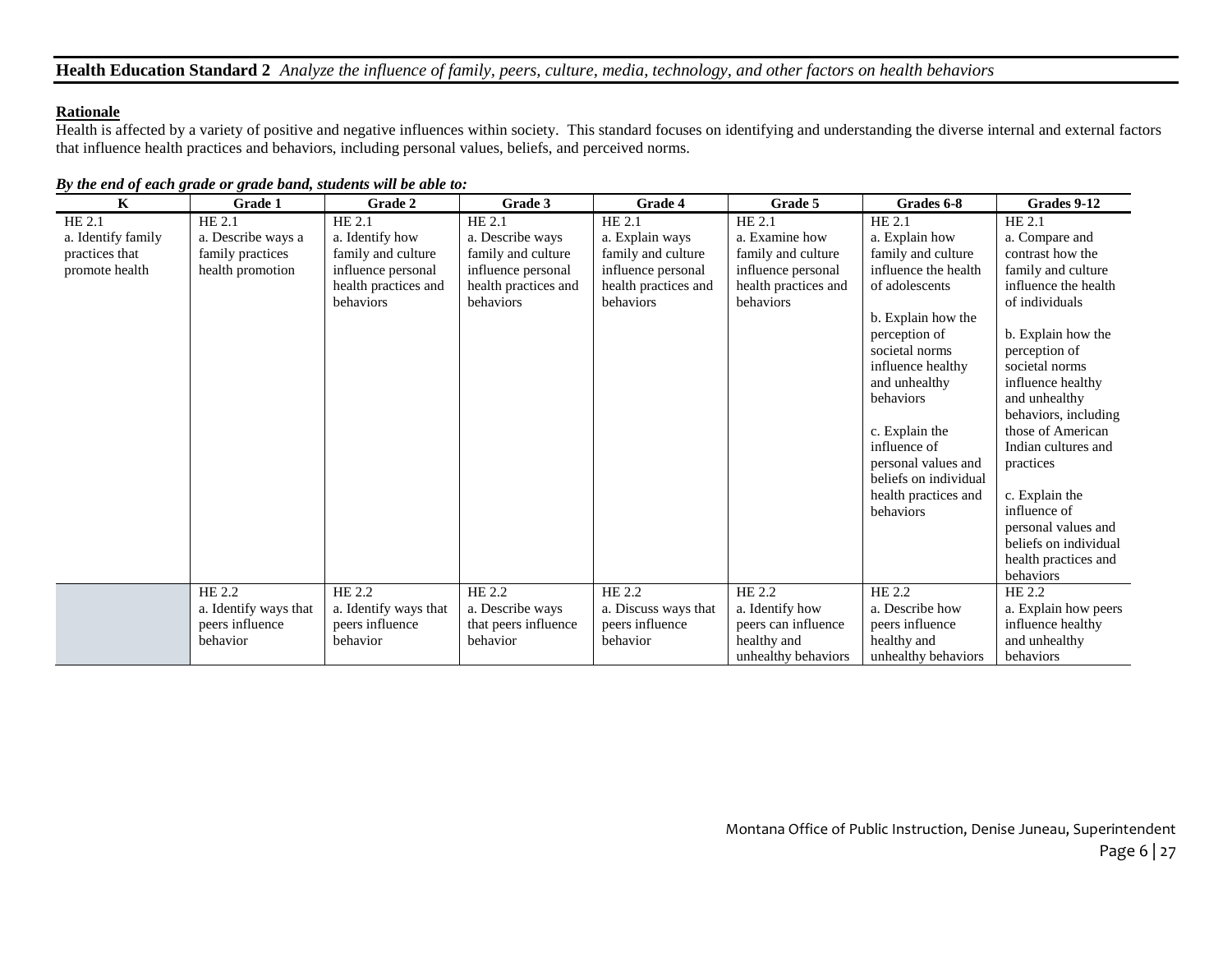# **Health Education Standard 2** *Analyze the influence of family, peers, culture, media, technology, and other factors on health behaviors*

| $\mathbf K$         | Grade 1              | Grade 2              | Grade 3              | Grade 4              | Grade 5                | Grades 6-8           | Grades 9-12           |
|---------------------|----------------------|----------------------|----------------------|----------------------|------------------------|----------------------|-----------------------|
| HE 2.3              | HE 2.3               | HE 2.3               | HE 2.3               | HE 2.3               | HE 2.3                 | HE 2.3               | HE 2.3                |
| a. Identify healthy | a. Identify ways in  | a. Identify what the | a. Explain ways the  | a. Identify how the  | a. Describe how the    | a. Explain how the   | a. Evaluate how the   |
| practices at school | which schools        | school can do to     | school can support   | school, tribe, and   | school, tribe, and     | school, tribe, and   | school, tribe, and    |
|                     | promote personal     | support personal     | personal health      | community can        | community can          | community can        | community can         |
|                     | health practices and | health practices and | practices and        | support personal     | support personal       | affect personal      | affect personal       |
|                     | behaviors            | behaviors            | behaviors            | health practices and | health practices and   | health practices and | health practices and  |
|                     |                      |                      |                      | behaviors            | behaviors              | behaviors            | behaviors             |
|                     | HE 2.4               | HE 2.4               | HE 2.4               | HE 2.4               | HE 2.4                 | HE 2.4               | HE 2.4                |
|                     | a. Identify examples | a. Describe how the  | a. Discuss ways the  | a. Discuss why the   | a. Explain how         | a. Explain how       | a. Evaluate the       |
|                     | from different media | media can influence  | media can influence  | media influences     | media influences       | messages from        | effect of media on    |
|                     | sources that         | health behaviors     | thoughts, feelings,  | thoughts, feelings,  | thoughts, feelings,    | media influence      | personal and family   |
|                     | influence health     |                      | and health behaviors | and health behaviors | and health behaviors   | health behaviors     | health                |
|                     |                      |                      | HE 2.5               | HE 2.5               | HE 2.5                 | HE 2.5               | HE 2.5                |
|                     |                      |                      | a. Identify types of | a. Identify ways     | a. Discuss ways that   | a. Explain the       | a. Evaluate the       |
|                     |                      |                      | technology that      | technology can       | technology can         | influence of         | impact of             |
|                     |                      |                      | influence personal   | influence personal   | influence personal     | technology on        | technology on         |
|                     |                      |                      | health               | health               | health                 | personal and family  | personal, family,     |
|                     |                      |                      |                      |                      |                        | health               | and community         |
|                     |                      |                      |                      |                      |                        |                      | health                |
|                     |                      | HE 2.6               | HE 2.6               | HE 2.6               | HE 2.6                 | HE 2.6               | HE 2.6                |
|                     |                      | a. Give examples of  | a. Describe ways     | a. Discuss ways that | a. Explain how         | a. Compare and       | a. Explain how        |
|                     |                      | school or            | that school and      | school and           | school, public and     | contrast how school. | public health         |
|                     |                      | community policies   | community policies   | community policies   | tribal health policies | public and tribal    | policies and          |
|                     |                      | that promote health  | promote health and   | promote health,      | can influence health   | health policies can  | governmental          |
|                     |                      | and safety           | safety               | safety and disease   | promotion and          | influence health     | regulations,          |
|                     |                      |                      |                      | prevention           | disease prevention     | promotion and        | including tribal, can |
|                     |                      |                      |                      |                      |                        | disease prevention   | influence health      |
|                     |                      |                      |                      |                      |                        |                      | promotion and         |
|                     |                      |                      |                      |                      |                        |                      | disease prevention    |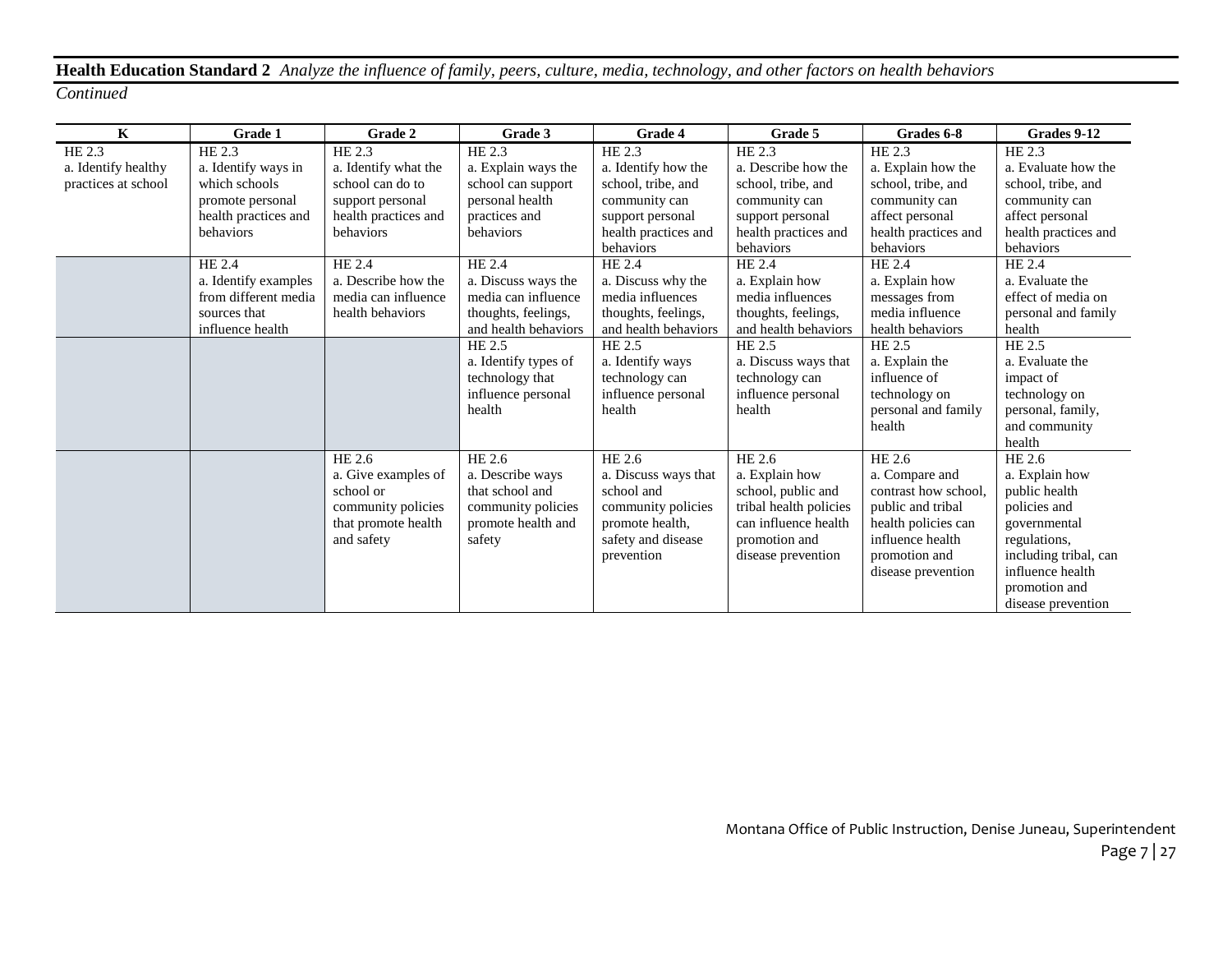## **Health Education Standard 3** *Demonstrate the ability to access valid information, products, and services to enhance health*

#### **Rationale**

Access to valid health information and health-promoting products and services is critical in the prevention, early detection, and treatment of health problems. This standard focuses on how to identify and access valid health resources and to reject unproven sources.

| $\mathbf K$        | Grade 1            | Grade 2              | Grade 3               | Grade 4               | Grade 5              | Grades 6-8           | Grades 9-12          |
|--------------------|--------------------|----------------------|-----------------------|-----------------------|----------------------|----------------------|----------------------|
| HE 3.1             | HE 3.1             | HE 3.1               | HE 3.1                | HE 3.1                | <b>HE 3.1</b>        | HE 3.1               | HE 3.1               |
| a. Identify adults | a. Describe ways   | a. Identify trusted  | a. Give examples of   | a. Identify qualities | a. Identify          | a. Analyze the       | a. Evaluate the      |
| who help promote   | adults can help    | adults and           | valid health          | of valid health       | characteristics of   | validity of health   | validity of health   |
| health             | promote health     | professionals who    | information,          | information,          | valid health         | information,         | information,         |
|                    |                    | can help promote     | products, and         | products, and         | information,         | products, and        | products, and        |
|                    |                    | health               | services              | services              | products, and        | services             | services             |
|                    |                    |                      |                       |                       | services             |                      |                      |
| HE 3.2             | HE 3.2             | HE 3.2               | HE 3.2                | HE 3.2                | HE 3.2               | HE 3.2               | HE 3.2               |
| a. Identify school | a. Describe school | a. Identify ways to  | a. Identify resources | a. Describe           | a. Locate resources  | a. Access valid      | a. Use resources     |
| and community      | and community      | locate school and    | available at home,    | resources from        | from home, school,   | health information   | from home, school,   |
| health and safety  | health and safety  | community health     | school, tribe, and    | home, school, tribe,  | tribe, and           | from home, school,   | tribe, and           |
| resources          | resources          | and safety resources | community that        | and community that    | community that       | tribe, and           | community that       |
|                    |                    |                      | provide valid health  | provide valid health  | provide valid health | community            | provide valid health |
|                    |                    |                      | information           | information           | information          |                      | information          |
|                    |                    |                      |                       |                       |                      | b. Determine the     |                      |
|                    |                    |                      |                       |                       |                      | accessibility of     | b. Determine the     |
|                    |                    |                      |                       |                       |                      | products that        | accessibility of     |
|                    |                    |                      |                       |                       |                      | enhance health       | products and         |
|                    |                    |                      |                       |                       |                      |                      | services that        |
|                    |                    |                      |                       |                       |                      | c. Describe          | enhance health       |
|                    |                    |                      |                       |                       |                      | situations that may  |                      |
|                    |                    |                      |                       |                       |                      | require professional | c. Determine when    |
|                    |                    |                      |                       |                       |                      | health services      | professional health  |
|                    |                    |                      |                       |                       |                      |                      | services may be      |
|                    |                    |                      |                       |                       |                      |                      | required             |

*By the end of each grade or grade band, students will be able to:*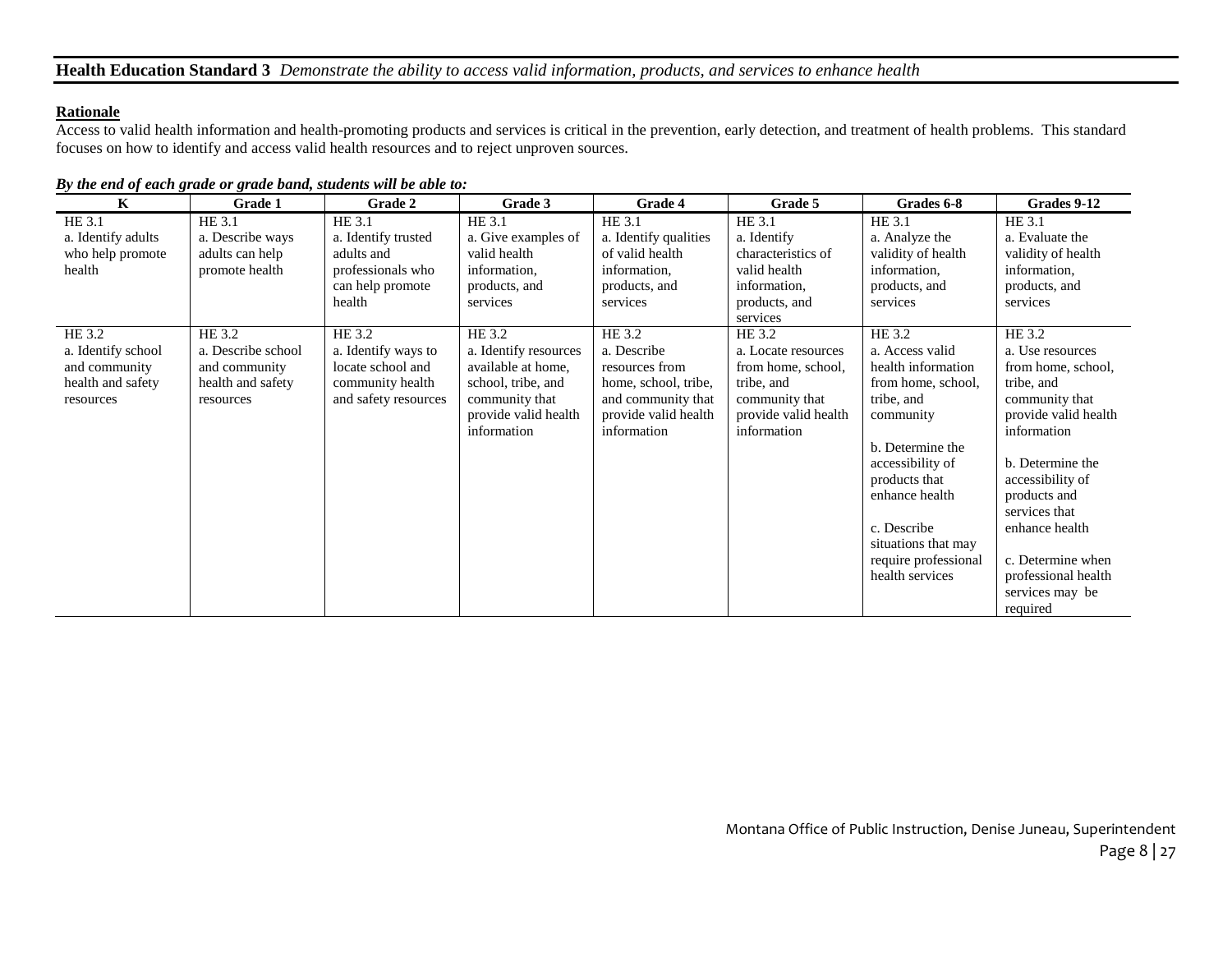**Health Education Standard 4** *Demonstrate the ability to use interpersonal communication skills to enhance health and avoid or reduce health risks*

## **Rationale**

Effective communication enhances personal, family, and community health. This standard focuses on how responsible individuals use verbal and non-verbal skills to develop and maintain healthy personal relationships.

| $\mathbf K$           | <b>Grade 1</b>        | Grade 2                 | Grade 3               | Grade 4                | Grade 5               | Grades 6-8            | Grades 9-12           |
|-----------------------|-----------------------|-------------------------|-----------------------|------------------------|-----------------------|-----------------------|-----------------------|
| HE 4.1                | HE 4.1                | HE 4.1                  | <b>HE4.1</b>          | HE 4.1                 | <b>HE4.1</b>          | <b>HE4.1</b>          | HE 4.1                |
| a. Identify feelings  | a. Show how to        | a. Identify healthy     | a. Express ways to    | a. Demonstrate ways    | a. Use effective      | a. Apply effective    | a. Use skills for     |
| and emotions          | share feelings in a   | ways to express         | show respect for self | to communicate         | verbal and            | verbal and            | communicating         |
|                       | healthy way           | needs, wants, and       | and others.           | care, consideration,   | nonverbal             | nonverbal             | effectively with      |
|                       |                       | feelings                | including those of    | and respect of self    | communication         | communication         | family, peers, and    |
|                       |                       |                         | traditional and       | and others.            | skills to enhance     | skills to enhance     | others to enhance     |
|                       |                       |                         | contemporary          | including those of     | health, including     | health, including     | health, including     |
|                       |                       |                         | American Indian       | traditional and        | those of traditional  | those of traditional  | those of traditional  |
|                       |                       |                         | cultures and          | contemporary           | and contemporary      | and contemporary      | and contemporary      |
|                       |                       |                         | practices             | American Indian        | American Indian       | American Indian       | American Indian       |
|                       |                       |                         |                       | cultures and           | cultures and          | cultures and          | cultures and          |
|                       |                       |                         |                       | practices              | practices             | practices             | practices             |
| HE 4.2                | HE 4.2                | HE 4.2                  | HE 4.2                | HE 4.2                 | <b>HE 4.2</b>         | HE 4.2                | HE4.2                 |
| a. Understand that    | a. Describe ways      | a. Use listening        | a. Identify verbal    | a. Identify reasons to | a. Use refusal skills | a. Use refusal and    | a. Use refusal,       |
| listening is a        | listening is a        | skills to enhance       | and nonverbal         | use refusal skills to  | that avoid or reduce  | negotiation skills    | negotiation, and      |
| respectful and caring | respectful and caring | health                  | refusal skills        | avoid or reduce        | health risks          | that avoid or reduce  | collaboration skills  |
| behavior              | behavior              |                         |                       | health risks           |                       | health risks          | to enhance health     |
|                       |                       |                         |                       |                        |                       |                       | and avoid or reduce   |
|                       |                       |                         |                       |                        |                       |                       | health risks          |
| HE 4.3                | HE 4.3                | HE 4.3                  | HE 4.3                | HE 4.3                 | HE 4.3                | HE 4.3                | <b>HE4.3</b>          |
| a. Use refusal skills | a. Describe and       | a. Exhibit ways to      | a. Recognize          | a. Identify strategies | a. Use nonviolent     | a. Use effective      | a. Use strategies to  |
| in risky situations   | demonstrate how to    | respond in an           | conflict and apply    | to control angry       | strategies to manage  | conflict              | prevent, manage, or   |
|                       | use a variety of      | unwanted,               | nonviolent strategies | feelings               | or resolve conflict   | management or         | resolve interpersonal |
| a. Identify risky     | refusal skills        | threatening, or         | to manage or resolve  |                        |                       | resolution strategies | conflicts without     |
| situations            |                       | dangerous situation     | conflict              |                        |                       |                       | harming self or       |
|                       |                       |                         |                       |                        |                       |                       | others                |
| HE 4.4                | <b>HE4.4</b>          | HE 4.4                  | <b>HE4.4</b>          | <b>HE4.4</b>           | <b>HE4.4</b>          | <b>HE4.4</b>          | <b>HE4.4</b>          |
| a. Identify           | a. Describe how to    | a. Express ways to      | a. Discuss situations | a. Describe reasons    | a. Discuss how to     | a. Discuss how to     | a. Discuss how to     |
| dangerous situations  | get help in a         | tell a trusted adult if | when it is necessary  | for seeking            | ask for assistance to | ask for assistance to | ask for and offer     |
|                       | dangerous situation   | threatened or           | to seek assistance    | assistance to          | enhance the health    | enhance the health    | assistance to         |
|                       |                       | harmed                  | for the health and    | enhance the health     | and safety of self    | and safety of self    | enhance the health    |
|                       |                       |                         | safety of self and    | and safety of self     | and others            | and others            | and safety of self    |
|                       |                       |                         | others                | and others             |                       |                       | and others            |

## *By the end of each grade or grade band, students will be able to:*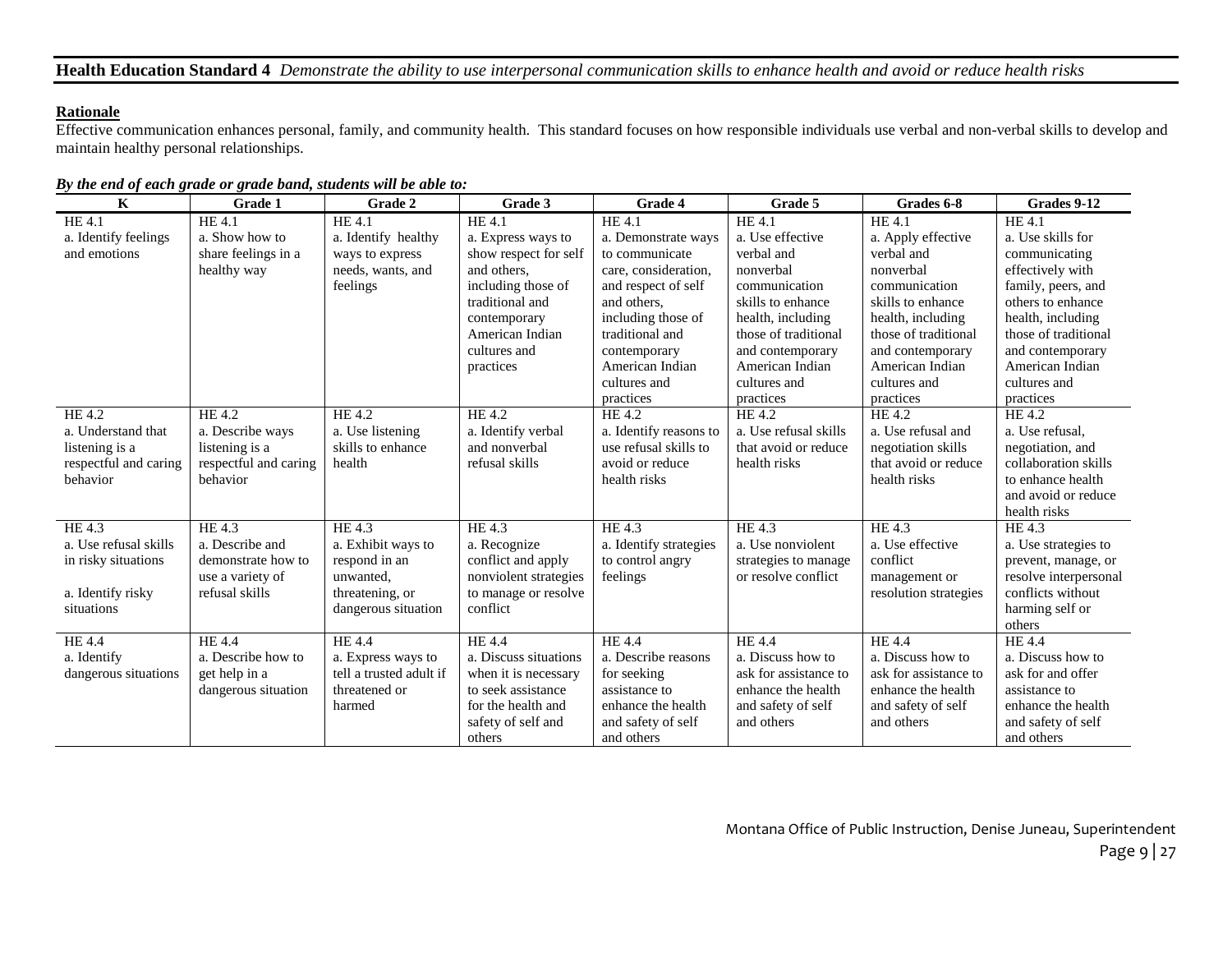## **Rationale**

Decision-making skills are needed to identify, implement, and sustain health-enhancing behaviors. This standard includes the essential steps that are needed to make healthy, safe and informed decisions.

| $\mathbf K$                                                                                     | Grade 1                                                                                    | Grade 2                                                                                                                                                            | Grade 3                                                                                                           | Grade 4                                                                                                             | Grade 5                                                                                                       | Grades 6-8                                                                                                                                                                                                                                             | Grades 9-12                                                                                                                                                                                                                 |
|-------------------------------------------------------------------------------------------------|--------------------------------------------------------------------------------------------|--------------------------------------------------------------------------------------------------------------------------------------------------------------------|-------------------------------------------------------------------------------------------------------------------|---------------------------------------------------------------------------------------------------------------------|---------------------------------------------------------------------------------------------------------------|--------------------------------------------------------------------------------------------------------------------------------------------------------------------------------------------------------------------------------------------------------|-----------------------------------------------------------------------------------------------------------------------------------------------------------------------------------------------------------------------------|
| HE 5.1<br>a. Give examples of<br>safe and healthy<br>decisions                                  | HE 5.1<br>a. Identify steps in<br>making safe and<br>healthy decisions                     | HE 5.1<br>a. Identify situations<br>when a safety and<br>health-related<br>decision is needed                                                                      | <b>HE 5.1</b><br>a. Identify routine<br>safety and health-<br>related situations                                  | HE 5.1<br>a. Discuss options of<br>what to do in<br>potential safety and<br>health-risk situations                  | HE 5.1<br>a. Identify health-<br>related situations<br>that might require<br>thoughtful decisions             | HE 5.1<br>a. Identify<br>circumstances that<br>can help or hinder<br>safe and healthy<br>decision making<br>b. Determine when<br>safety and health-<br>related situations<br>require the<br>application of a<br>thoughtful decision-<br>making process | HE 5.1<br>a. Examine barriers<br>that can hinder safe<br>and healthy decision<br>making<br>b. Determine the<br>value of applying a<br>thoughtful decision-<br>making process in<br>safety and health-<br>related situations |
| HE 5.2<br>a. Identify persons<br>who can assist with<br>safety and health-<br>related decisions | HE 5.2<br>a. Identify examples<br>of responsible safety<br>and health-related<br>decisions | HE 5.2<br>a. Differentiate<br>between situations<br>when a safety and<br>health-related<br>decision can be<br>made individually or<br>when assistance is<br>needed | HE 5.2<br>a. Discuss situations<br>when support is<br>needed in making<br>safety and health-<br>related decisions | HE 5.2<br>a. Identify situations<br>when assistance is<br>needed to make<br>safety and health-<br>related decisions | HE 5.2<br>a. Analyze when<br>assistance is needed<br>in making safety<br>and health-related<br>decisions      | HE 5.2<br>a. Determine when<br>individual or<br>collaborative<br>decision making is<br>appropriate                                                                                                                                                     | HE 5.2<br>a. Justify when<br>individual or<br>collaborative<br>decision making is<br>appropriate                                                                                                                            |
| HE 5.3<br>a. Identify ways to<br>solve safety and<br>health-related issues<br>or problems       | HE 5.3<br>a. Identify ways to<br>solve safety and<br>health-related issues<br>or problems  | HE 5.3<br>a. Describe ways to<br>solve safety and<br>health-related issues<br>or problems                                                                          | HE 5.3<br>a. Discuss various<br>options to safety and<br>health-related issues<br>or problems                     | HE 5.3<br>a. Identify positive<br>alternatives to<br>resolving safety and<br>health-related issues<br>or problems   | HE 5.3<br>a. Compare and<br>contrast healthy<br>options to safety and<br>health-related issues<br>or problems | HE 5.3<br>a. Distinguish<br>between safe.<br>healthy, and<br>unhealthy<br>alternatives to<br>health-related issues<br>or problems                                                                                                                      | HE 5.3<br>a. Generate<br>alternatives to safety<br>and health-related<br>issues or problems                                                                                                                                 |

*By the end of each grade or grade band, students will be able to:*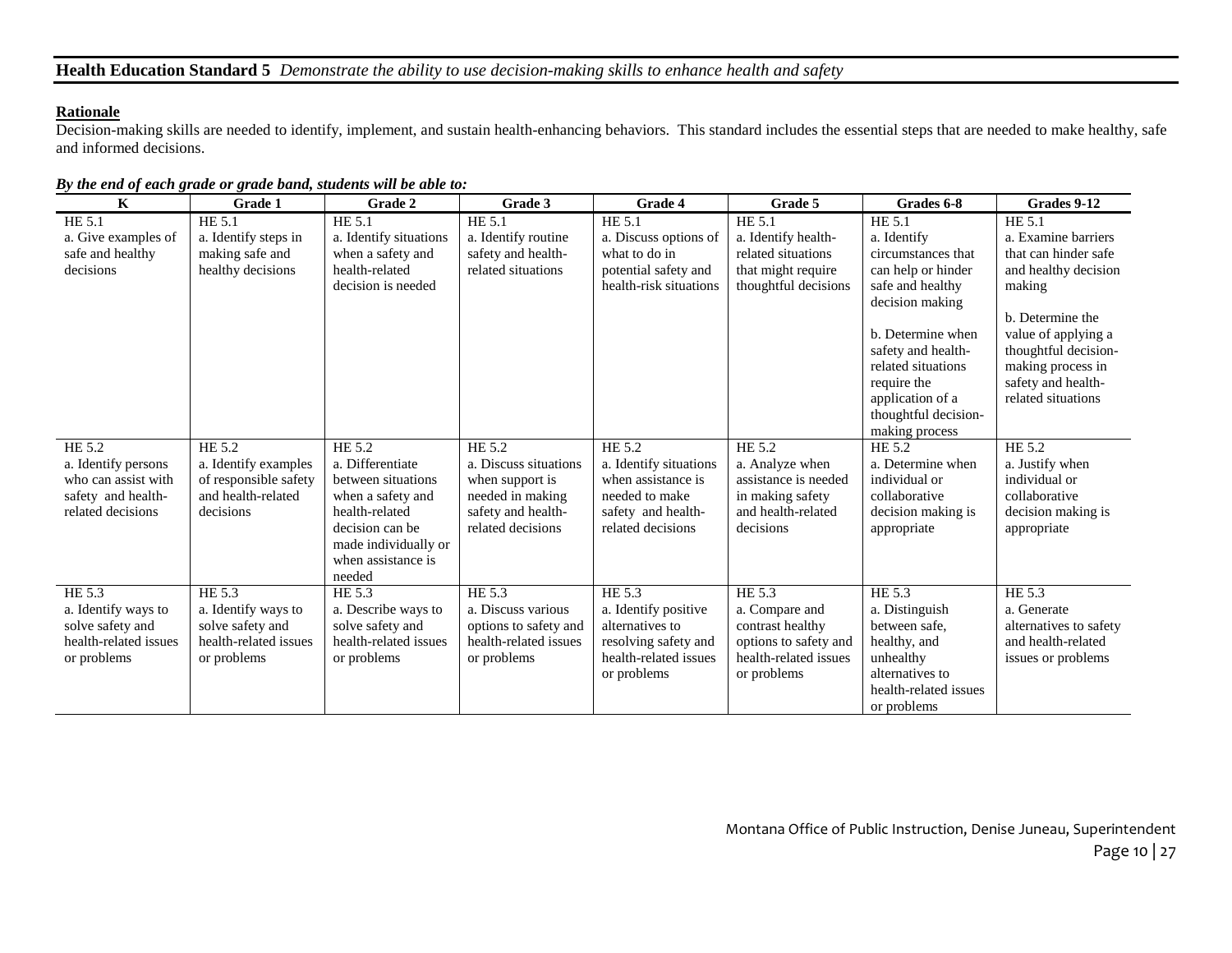# **Health Education Standard 5** *Demonstrate the ability to use decision-making skills to enhance health and safety*

|                      | <b>Grade 1</b>       | <b>Grade 2</b>       | Grade 3              | Grade 4             | Grade 5            | Grades 6-8           | Grades 9-12          |
|----------------------|----------------------|----------------------|----------------------|---------------------|--------------------|----------------------|----------------------|
| HE 5.4               | HE 5.4               | HE 5.4               | HE 5.4               | HE 5.4              | HE 5.4             | HE 5.4               | HE 5.4               |
| a. Identify possible | a. Identify possible | a. Describe possible | a. Discuss possible  | a. Explain possible | a. Predict the     | a. Predict the       | a. Analyze the       |
| consequences of      | consequences of      | consequences of      | consequences of      | consequences of     | potential outcomes | potential short-term | potential short-term |
| choices when         | choices when         | choices when         | choices when         | health-related      | of options when    | and long-term        | and long-term        |
| making safety and    | making safety and    | making safety and    | making safety and    | decisions           | making safety and  | impact of health and | impact of health and |
| health-related       | health-related       | health-related       | health-related       |                     | health-related     | safety related       | safety alternatives  |
| decisions            | decisions            | decisions            | decisions            | b. Create a list of | decisions          | options on self and  | on self and others   |
|                      |                      |                      |                      | positive and        |                    | others               |                      |
|                      |                      |                      | b. Identify outcomes | negative outcomes   | b. Describe the    |                      | b. Evaluate the      |
|                      |                      |                      | for various safety,  | related to various  | outcomes of safety | b. Analyze the       | effectiveness of     |
|                      |                      |                      | healthy and          | safety and health-  | and health-related | outcomes of safety   | safety and health-   |
|                      |                      |                      | unhealthy decisions  | related decisions   | decisions          | and health-related   | related decisions    |
|                      |                      |                      |                      |                     |                    | decisions            |                      |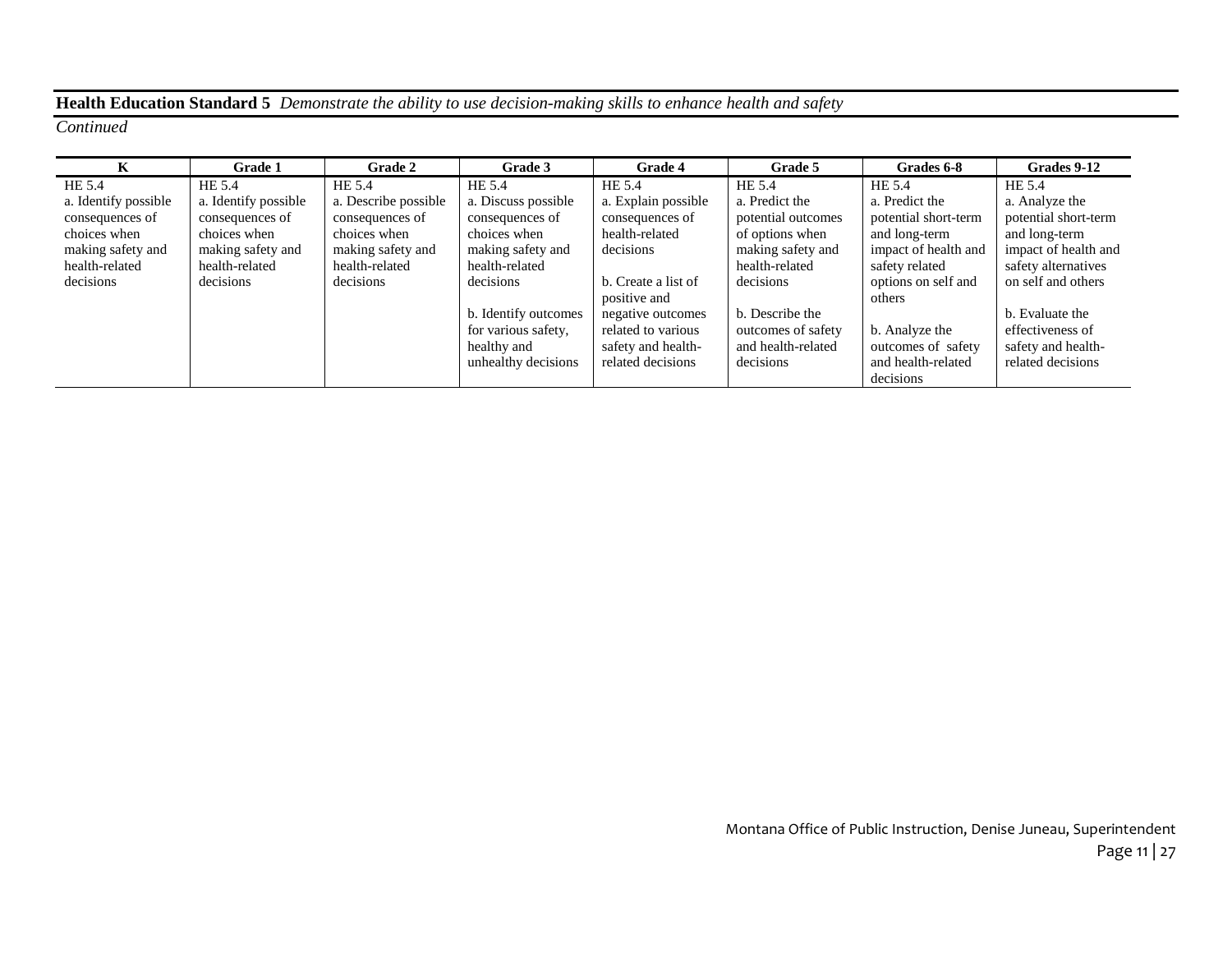### **Rationale**

Goal-setting skills are essential to help students identify, adopt, and maintain healthy behaviors. This standard includes the critical steps that are needed to achieve both short-term and long-term health goals.

| K                   | Grade 1             | Grade 2              | Grade 3              | Grade 4               | Grade 5                | Grades 6-8           | Grades 9-12           |
|---------------------|---------------------|----------------------|----------------------|-----------------------|------------------------|----------------------|-----------------------|
| HE 6.1              | HE 6.1              | HE 6.1               | HE 6.1               | HE 6.1                | HE 6.1                 | HE 6.1               | HE 6.1                |
| a. Identify healthy | a. Explain types of | a. Identify short-   | a. Describe ways to  | a. Discuss reasons    | a. Set a personal      | a. Develop a goal to | a. Develop a plan to  |
| habits              | healthy habits      | term personal health | set personal health  | for setting personal  | health goal and track  | adopt, maintain, or  | attain a personal     |
|                     |                     | goals and take       | goals                | health goals          | progress toward its    | improve personal     | health goal that      |
|                     |                     | action towards       |                      |                       | achievement            | health practices     | addresses strengths,  |
|                     |                     | achieving goals      |                      |                       |                        |                      | needs, and risks      |
|                     |                     |                      |                      |                       |                        | b. Assess personal   |                       |
|                     |                     |                      |                      |                       |                        | health practices     | b. Assess personal    |
|                     |                     |                      |                      |                       |                        |                      | health practices and  |
|                     |                     |                      |                      |                       |                        |                      | overall health status |
| HE 6.2              | HE 6.2              | HE 6.2               | HE 6.2               | HE 6.2                | HE 6.2                 | HE 6.2               | HE 6.2                |
| a. Identify ways    | a. Identify a goal  | a. Identify who can  | a. Explain how       | a. Discusses          | a. Identify resources  | a. Apply strategies  | a. Implement          |
| family members      | and who can help    | help when assistance | friends, adults, and | personal health goal- | to assist in achieving | and skills needed to | strategies and        |
| model healthy       | achieve that goal   | is needed to achieve | resources help in    | setting and the       | a personal health      | attain a personal    | monitor progress in   |
| behaviors           |                     | a personal health    | achieving a personal | resources that can    | goal                   | health goal          | achieving a personal  |
|                     |                     | goal                 | health goal          | assist in achieving   |                        |                      | health goal           |
|                     |                     |                      |                      | goals                 |                        | b. Describe how      |                       |
|                     |                     |                      |                      |                       |                        | personal health      | b. Formulate an       |
|                     |                     |                      |                      |                       |                        | goals can vary with  | effective long-term   |
|                     |                     |                      |                      |                       |                        | changing abilities,  | personal health plan  |
|                     |                     |                      |                      |                       |                        | priorities, and      |                       |
|                     |                     |                      |                      |                       |                        | responsibilities     |                       |

*By the end of each grade or grade band, students will be able to:*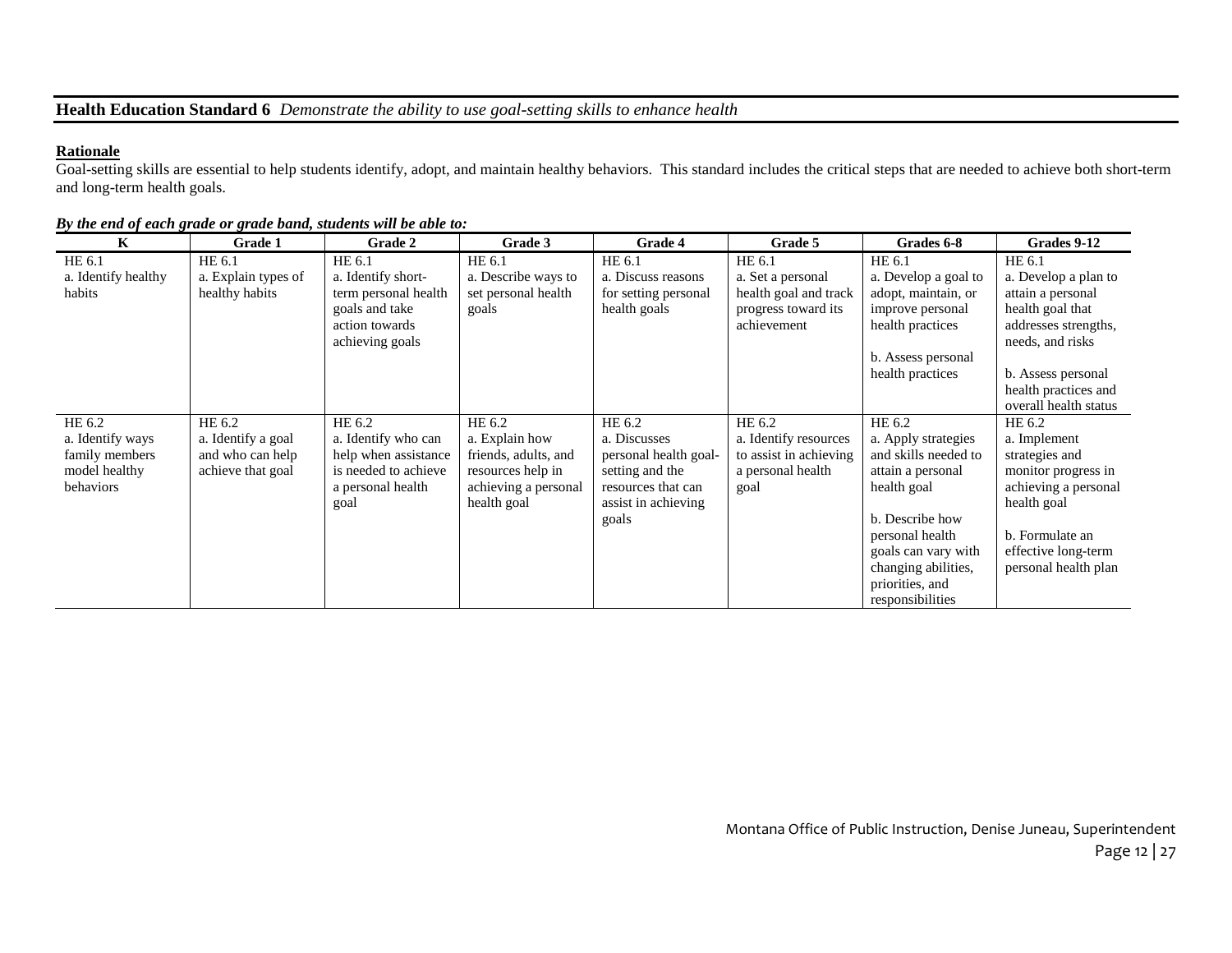# **Health Education Standard 7** *Demonstrate the ability to practice health-enhancing behaviors and avoid or reduce health risks*

#### **Rationale**

Research confirms that practicing health-enhancing behaviors can contribute to a positive quality of life. This standard promotes the acceptance of personal responsibility for health and encourages the practice of healthy behaviors.

| $\mathbf K$                                                               | Grade 1                                                                             | Grade 2                                                                                                 | Grade 3                                                                              | Grade 4                                                                                                                                                                                  | Grade 5                                                                                                                                                                     | Grades 6-8                                                                                                                      | Grades 9-12                                                                                                                                                             |
|---------------------------------------------------------------------------|-------------------------------------------------------------------------------------|---------------------------------------------------------------------------------------------------------|--------------------------------------------------------------------------------------|------------------------------------------------------------------------------------------------------------------------------------------------------------------------------------------|-----------------------------------------------------------------------------------------------------------------------------------------------------------------------------|---------------------------------------------------------------------------------------------------------------------------------|-------------------------------------------------------------------------------------------------------------------------------------------------------------------------|
| HE 7.1<br>a. Identify healthy<br>behaviors toward<br>self and others      | HE 7.1<br>a. Identify examples<br>of healthy behaviors<br>toward self and<br>others | HE 7.1<br>a. Exhibit healthy<br>behaviors toward<br>self and others                                     | HE 7.1<br>a. Describe practices<br>of healthy behaviors<br>toward self and<br>others | HE 7.1<br>a. Discuss practices<br>of healthy behaviors<br>toward self and<br>others                                                                                                      | HE 7.1<br>a. Explain benefits<br>of healthy behaviors<br>toward self and<br>others                                                                                          | HE 7.1<br>a. Analyze healthy<br>practices and<br>behaviors that will<br>maintain or improve<br>the health of self and<br>others | HE 7.1<br>a. Discuss ways to<br>advocate for a<br>variety of healthy<br>practices and<br>behaviors that will<br>maintain or improve<br>the health of self and<br>others |
| HE 7.2<br>a. Identify personal<br>health practices and<br>behaviors       | HE 7.2<br>a. Tell ways to<br>maintain or improve<br>personal health<br>behaviors    | HE 7.2<br>a. Exhibit healthy<br>practices and<br>behaviors to<br>maintain or improve<br>personal health | HE 7.2<br>a. Discuss reasons<br>for responsible<br>personal health<br>behaviors      | $HE\overline{7.2}$<br>a. Identify<br>responsible personal<br>health behaviors<br>b. Explain personal<br>health practices and<br>behaviors that<br>maintain or improve<br>personal health | HE 7.2<br>a. Practice<br>responsible personal<br>health behaviors<br>b. Use a variety of<br>healthy practices<br>and behaviors to<br>maintain or improve<br>personal health | HE 7.2<br>a. Explain the<br>importance of<br>assuming<br>responsibility for<br>personal health<br>behaviors                     | HE 7.2<br>a. Analyze the role<br>of individual<br>responsibility for<br>enhancing health                                                                                |
| HE 7.3<br>a. Identify behaviors<br>that are harmful or<br>risky to health | HE 7.3<br>a. Explain harmful<br>or risky behaviors to<br>health                     | HE 7.3<br>a. Discuss behaviors<br>that avoid or reduce<br>health risk                                   | HE 7.3<br>a. Identify healthy<br>and unhealthy<br>behaviors                          | HE 7.3<br>a. Discuss reasons<br>for healthy<br>behaviors that avoid<br>or reduce health<br>risks                                                                                         | HE 7.3<br>a. Use a variety of<br>behaviors to avoid<br>or reduce health<br>risks                                                                                            | HE 7.3<br>a. Describe<br>behaviors to avoid<br>or reduce health<br>risks to self and<br>others                                  | HE 7.3<br>a. Discuss ways to<br>advocate for a<br>variety of behaviors<br>to avoid or reduce<br>health risks to self<br>and others                                      |

*By the end of each grade or grade band, students will be able to:*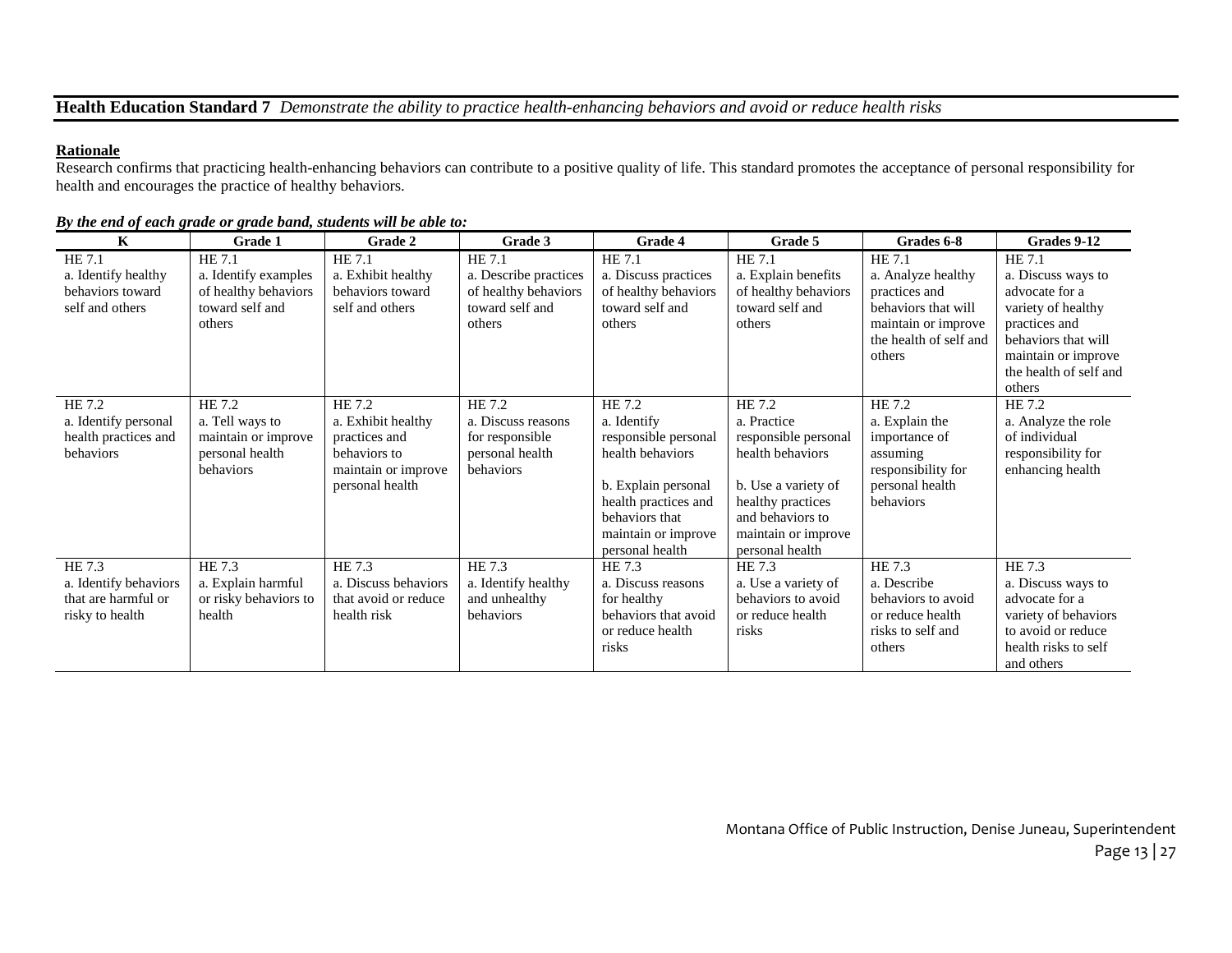## **Rationale**

Advocacy skills help students promote healthy norms and healthy behaviors. This standard helps students develop important skills to target their health-enhancing messages and to encourage others to adopt healthy behaviors.

#### *By the end of each grade or grade band, students will be able to:*

| $\mathbf K$                                                                            | Grade 1                                                                                     | Grade 2                                                                       | Grade 3                                                                                    | Grade 4                                                                                           | Grade 5                                                                                                   | Grades 6-8                                                                                                                                                                                            | Grades 9-12                                                                                                                                                                                                                   |
|----------------------------------------------------------------------------------------|---------------------------------------------------------------------------------------------|-------------------------------------------------------------------------------|--------------------------------------------------------------------------------------------|---------------------------------------------------------------------------------------------------|-----------------------------------------------------------------------------------------------------------|-------------------------------------------------------------------------------------------------------------------------------------------------------------------------------------------------------|-------------------------------------------------------------------------------------------------------------------------------------------------------------------------------------------------------------------------------|
| HE 8.1<br>a. Identify ways to<br>ask others to assist<br>in promoting health<br>HE 8.2 | <b>HE 8.1</b><br>a. Express how to<br>ask others to assist<br>in promoting health<br>HE 8.2 | HE 8.1<br>a. Make requests to<br>promote health<br>HE 8.2                     | <b>HE 8.1</b><br>a. Share accurate<br>information about a<br>health issue<br><b>HE 8.2</b> | <b>HE 8.1</b><br>a. Discusses<br>accurate information<br>about a health issue<br>HE 8.2           | <b>HE 8.1</b><br>a. Express opinions<br>and give accurate<br>information about<br>health issues<br>HE 8.2 | <b>HE 8.1</b><br>a. State a health-<br>enhancing position<br>on a topic and<br>support it with<br>accurate information<br>HE 8.2                                                                      | <b>HE 8.1</b><br>a. Use accurate peer<br>and societal norms<br>to formulate a<br>health-enhancing<br>message<br>HE 8.2                                                                                                        |
| a. Identify positive<br>health choices that<br>can be made by<br>peers and self        | a. Show how peers<br>can make positive<br>health choices                                    | a. Identify ways to<br>encourage others to<br>make positive health<br>choices | a. Encourage peers<br>to make positive<br>health choices                                   | a. Discuss ways that<br>encourage others to<br>make positive health<br>choices                    | a. Practice and<br>rationalize reasons<br>for positive health<br>choices                                  | a. Describe how to<br>influence and<br>support others to<br>make positive health<br>choices<br>b. Work<br>cooperatively to<br>advocate for healthy<br>individuals,<br>families, tribes and<br>schools | a. Advocate for<br>behaviors and<br>practices that will<br>support others in<br>making positive<br>health choices<br>b. Work<br>cooperatively as an<br>advocate for<br>improving personal,<br>family, and<br>community health |
| HE 8.3<br>a. Identify health-<br>related messages                                      | HE 8.3<br>a. List a variety of<br>health messages                                           | HE 8.3<br>a. Describe health<br>messages and<br>communication<br>techniques   | <b>HE 8.3</b><br>a. Discuss health<br>messages and<br>communication<br>techniques          | <b>HE 8.3</b><br>a. Compare and<br>contrast health<br>messages and<br>communication<br>techniques | HE 8.3<br>a. Evaluate various<br>health messages and<br>communication<br>techniques                       | HE 8.3<br>a. Identify ways in<br>which health-related<br>messages and<br>communication<br>techniques can be<br>altered for different<br>audiences                                                     | HE 8.3<br>a. Adapt health-<br>related messages<br>and communication<br>techniques to target<br>audiences                                                                                                                      |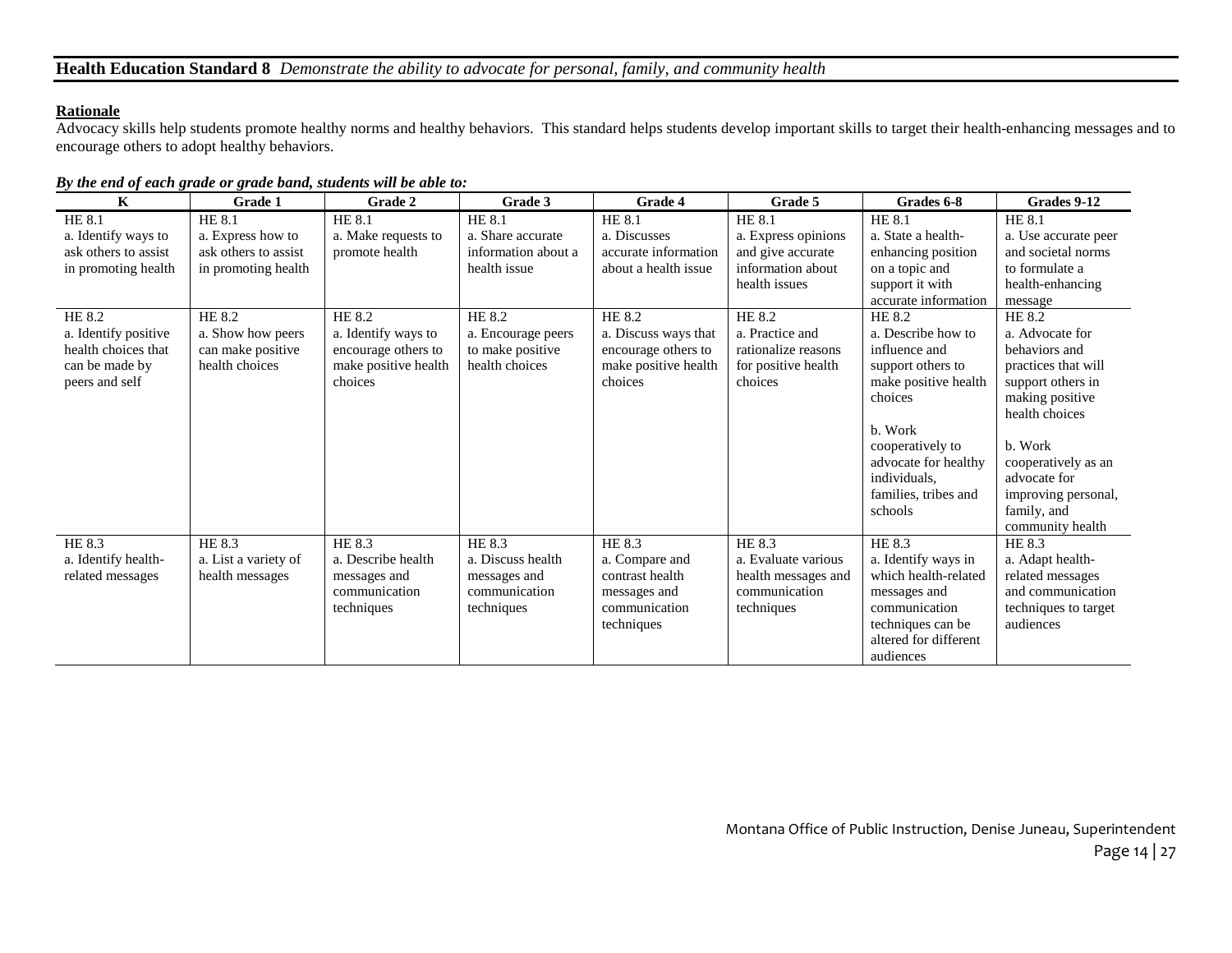## **Physical Education Standard 1** *Demonstrate competency in a variety of motor skills and movement patterns*

#### **Rationale**

The goal of physical education is to develop physically literate individuals who have the knowledge, skills, and confidence to enjoy a lifetime of healthful physical activity. Critical elements are the key components of a motor skill that can be observed, the sum of which results in movement efficiency. This standard helps students develop locomotor, nonlocomotor, and manipulative skills that are the foundation for lifetime activities, fitness, dance and rhythm.

- Locomotor skills walking, running, hopping, skipping, leaping, galloping, sliding, jumping and landing (horizontal plane), jumping and landing (vertical plane)
- Nonlocomotor skills balance, weight transfer, rolling, curling and stretching, twisting and bending
- Manipulative skills Throwing (underhand, overhand), catching, dribbling, kicking, volleying (underhand, overhead), striking (short and long implement), jumping rope

| $\mathbf K$                                                                               | Grade 1                                                                                                               | Grade 2                                                                                                    | Grade 3                                                                                        | Grade 4                                                                                                | Grade 5                                                                                                                                                                                                                                   | Grades 6-8                                                                                                                                                                                                                                  | Grades 9-12                                                                                                                                                                                                        |
|-------------------------------------------------------------------------------------------|-----------------------------------------------------------------------------------------------------------------------|------------------------------------------------------------------------------------------------------------|------------------------------------------------------------------------------------------------|--------------------------------------------------------------------------------------------------------|-------------------------------------------------------------------------------------------------------------------------------------------------------------------------------------------------------------------------------------------|---------------------------------------------------------------------------------------------------------------------------------------------------------------------------------------------------------------------------------------------|--------------------------------------------------------------------------------------------------------------------------------------------------------------------------------------------------------------------|
| PE 1.1<br>a. Perform basic<br>locomotor,<br>nonlocomotor, and<br>manipulative skills      | PE 1.1<br>a. Perform most<br>basic locomotor,<br>nonlocomotor, and<br>manipulative skills<br>using mature<br>patterns | PE 1.1<br>a. Perform basic<br>locomotor,<br>nonlocomotor, and<br>manipulative skills<br>in mature patterns | PE 1.1<br>a. Perform a<br>combination of<br>motor skills in<br>various contexts                | PE 1.1<br>a. Use a<br>combination of<br>motor skills to<br>engage in a variety<br>of activities        | PE 1.1<br>a. Exhibit<br>competency in<br>fundamental motor<br>skills and selected<br>combinations of<br>skills                                                                                                                            | PE 1.1<br>a. Perform, with<br>mature form.<br>locomotor,<br>nonlocomotor and<br>manipulative skills<br>necessary for<br>participating in<br>games and sports,<br>outdoor pursuits,<br>and individual-<br>performance<br>activities          | PE 1.1<br>a. Refine activity-<br>specific movement<br>skills in one or more<br>lifetime activities<br>b. Exhibit<br>competency in two<br>or more specialized<br>skills in health-<br>related fitness<br>activities |
| PE 1.2<br>a. Perform<br>locomotor skills in<br>response to teacher-<br>led creative dance | PE 1.2<br>a. Combine<br>locomotor and<br>nonlocomotor motor<br>skills in a teacher-<br>designed dance                 | PE 1.2<br>a. Perform rhythmic<br>activity with correct<br>response to simple<br>rhythms                    | PE 1.2<br>a. Perform<br>developmentally<br>appropriate dance<br>steps and movement<br>patterns | PE 1.2<br>a. Combine<br>locomotor<br>movement patterns<br>and dance steps used<br>in an original dance | PE 1.2<br>a. Combine<br>locomotor skills in<br>cultural as well as<br>creative dances (self<br>and group),<br>including those of<br>traditional and<br>contemporary<br>American Indian<br>cultures, with<br>correct rhythm and<br>pattern | PE 1.2<br>a. Identify correct<br>rhythm and pattern<br>for a different dance<br>form from among<br>folk, social, creative,<br>line and world<br>dance, including<br>those of traditional<br>and contemporary<br>American Indian<br>cultures | PE 1.2<br>a. Choreograph or<br>participate in a form<br>of dance                                                                                                                                                   |

#### *By the end of each grade or grade band, students will be able to:*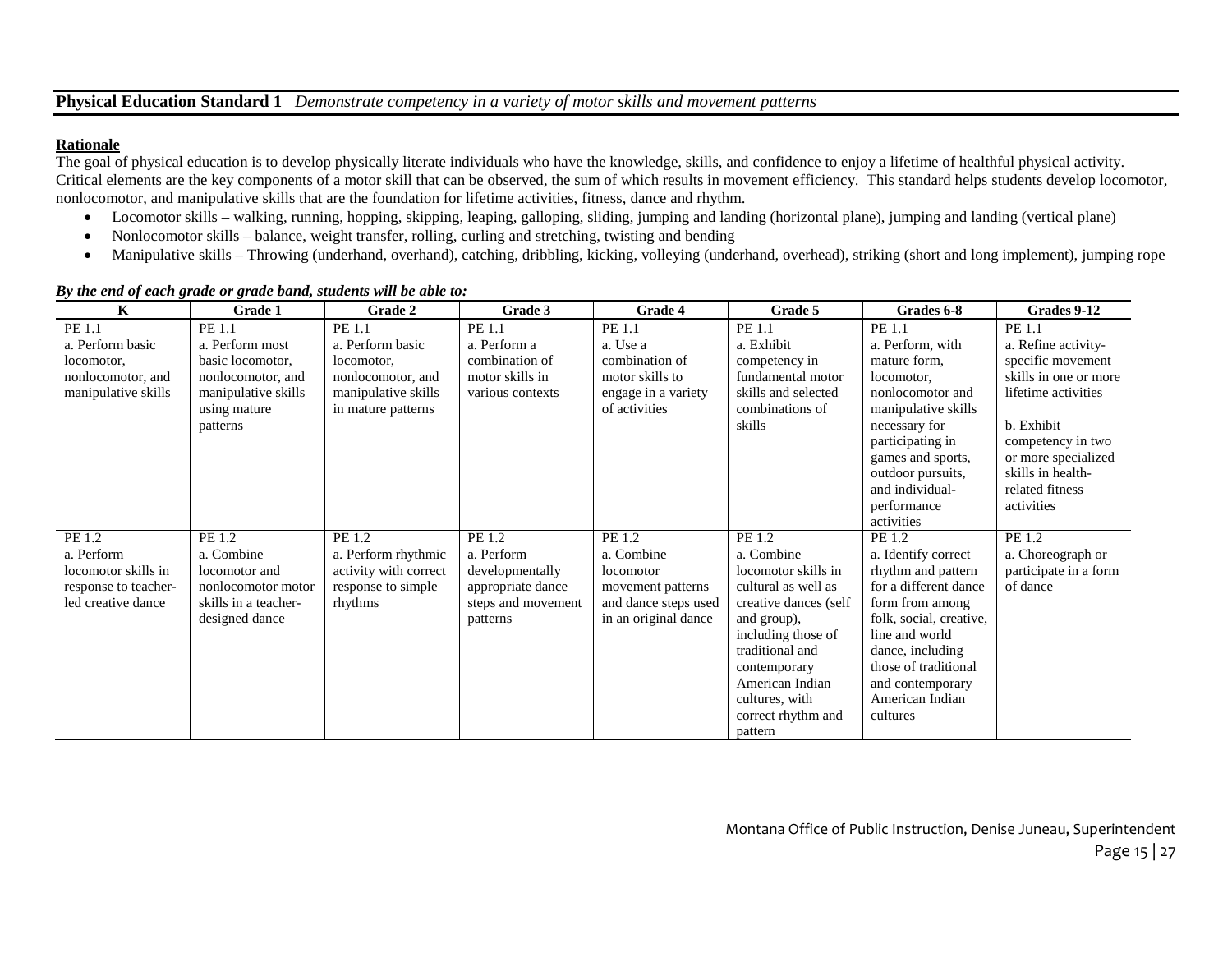## **Physical Education Standard 2** *Apply knowledge of concepts, principles, strategies and tactics related to movement and performance*

## **Rationale**

Understanding movement and performance is fundamental to success in physical activities and helps students develop an understanding of movement patterns, maneuvers and approaches used in various physical activities.

| $\mathbf K$                                                                                                                    | Grade 1                                                                                                                | Grade 2                                                                             | Grade 3                                                                                                                                                           | Grade 4                                                                                                                                                                             | Grade 5                                                                                                                                                                                                                    | Grades 6-8                                                                                                                                                                                            | Grades 9-12                                                                                                                                                                                                                                                                                                                                                                            |
|--------------------------------------------------------------------------------------------------------------------------------|------------------------------------------------------------------------------------------------------------------------|-------------------------------------------------------------------------------------|-------------------------------------------------------------------------------------------------------------------------------------------------------------------|-------------------------------------------------------------------------------------------------------------------------------------------------------------------------------------|----------------------------------------------------------------------------------------------------------------------------------------------------------------------------------------------------------------------------|-------------------------------------------------------------------------------------------------------------------------------------------------------------------------------------------------------|----------------------------------------------------------------------------------------------------------------------------------------------------------------------------------------------------------------------------------------------------------------------------------------------------------------------------------------------------------------------------------------|
|                                                                                                                                |                                                                                                                        | PE 2.1<br>a. Identify games,<br>sports, or dances<br>performed in other<br>cultures | PE 2.1<br>a. Discuss the origin<br>of a game, sport or<br>dance, including<br>traditional and<br>contemporary<br>American Indian<br>contributions and<br>cultures | PE 2.1<br>a. Discuss the origin<br>of a variety of<br>games, sports, or<br>dances, including<br>traditional and<br>contemporary<br>American Indian<br>contributions and<br>cultures | PE 2.1<br>a. Recognize that<br>many different<br>countries and<br>cultures have been<br>the origin of games,<br>sports, and dance,<br>including those of<br>traditional and<br>contemporary<br>American Indian<br>cultures | PE 2.1<br>a. Research the<br>history and origin of<br>various games,<br>sports, and dance,<br>including those of<br>traditional and<br>contemporary<br>American Indian<br>cultures                    | PE 2.1<br>a. Identify and<br>discuss the historical<br>and cultural roles of<br>games, sports, and<br>dance, including<br>those of traditional<br>and contemporary<br>American Indian<br>cultures<br>b. Compare<br>similarities and<br>differences in<br>various dance forms,<br>including those of<br>traditional and<br>contemporary<br>American Indian<br>cultures and<br>practices |
| PE 2.2<br>a. Move in different<br>pathways, general<br>space with different<br>speeds, and in<br>personal space to a<br>rhythm | PE 2.2<br>a. Move in self-<br>space;<br>b. Differentiate<br>between fast and<br>slow speeds, strong<br>and light force | PE 2.2<br>a. Combine<br>locomotor skills in<br>general space to a<br>rhythm or beat | PE 2.2<br>a. Recognize the<br>concept of open<br>space in movement<br>context                                                                                     | PE 2.2<br>a. Understand the<br>concept of open<br>spaces to activities<br>such as combination<br>skills, small-sided<br>practice tasks,<br>gymnastics, and<br>dance environments    | PE 2.2<br>a. Combine spatial<br>concepts with<br>locomotor and<br>nonlocomotor<br>movements for<br>small groups in<br>gymnastics, dance<br>and games<br>environments                                                       | PE 2.2<br>a. Use tactics to<br>create open space<br>and close space<br>during small-side<br>play by combining<br>locomotor<br>movements<br>b. Describe and<br>apply a variety of<br>movement concepts | PE 2.2<br>a. Use spatial<br>concepts of<br>locomotor and<br>nonlocomotor<br>movements in<br>outdoor pursuits<br>b. Identify the stages<br>of learning a motor<br>skill                                                                                                                                                                                                                 |

*By the end of each grade or grade band, students will be able to:*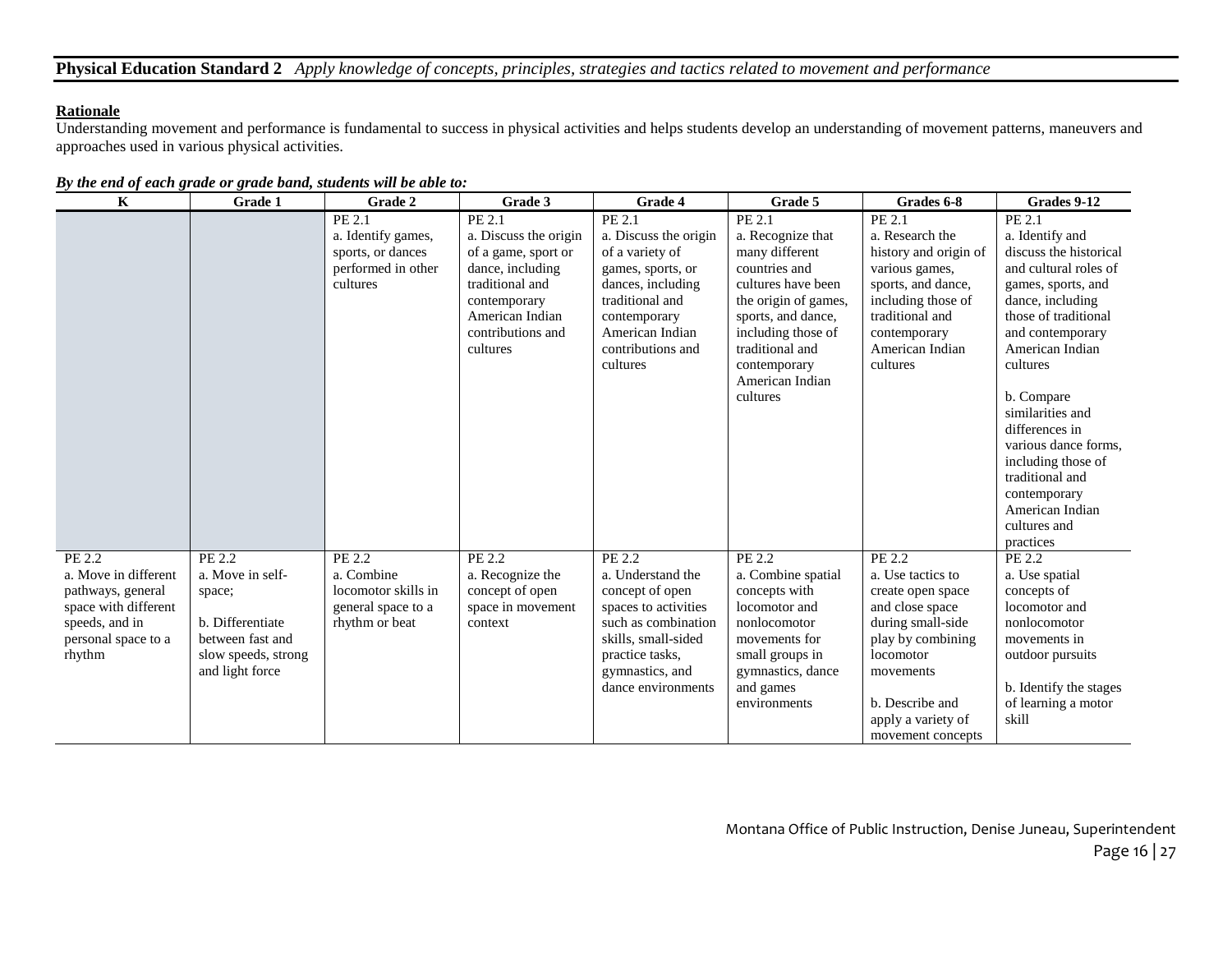## **Physical Education Standard 3** *Demonstrate the knowledge and skills to achieve and maintain a health-enhancing level of physical activity and fitness*

### **Rationale**

Physical activity and fitness require a progressive understanding of health behaviors that support health-enhancing practices. This standard helps students grasp the importance of physical activity knowledge, engaging in physical activity, fitness knowledge, assessment and program planning, nutrition and stress management.

#### *By the end of each grade or grade band, students will be able to:*

| $\mathbf K$         | Grade 1             | Grade 2              | Grade 3                | Grade 4                             | Grade 5              | Grades 6-8                                | Grades 9-12            |
|---------------------|---------------------|----------------------|------------------------|-------------------------------------|----------------------|-------------------------------------------|------------------------|
| PE 3.1              | PE 3.1              | PE 3.1               | PE 3.1                 | PE 3.1                              | PE 3.1               | PE 3.1                                    | PE 3.1                 |
| a. Recognize that   | a. Differentiate    | a. Recognize the     | a. Identify foods that | a. Discuss the                      | a. Analyze the       | a. Describe the                           | a. Create a healthy    |
| food provides       | between healthy and | balance of good      | are beneficial for     | importance of                       | impact of food       | relationship between                      | snack plan for         |
| energy for physical | unhealthy foods     | nutrition with       | pre- and post-         | hydration and                       | choices relative to  | poor nutrition and                        | before, during and     |
| activity            |                     | physical activity    | physical activity      | hydration choices                   | physical activity,   | health risk factors                       | after exercise that    |
|                     |                     |                      |                        | relative to physical                | youth sports, and    |                                           | addresses nutrition    |
|                     |                     |                      |                        | activities                          | personal health      |                                           | needs for each phase   |
| PE 3.2              | PE 3.2              | PE 3.2               | PE 3.2                 | PE 3.2                              | PE 3.2               | PE 3.2                                    | PE 3.2                 |
| a. Identify active  | a. Discuss the      | a. Describe physical | a. Chart               | a. Analyze                          | a. Chart and analyze | a. Identify the five                      | a. Investigate the     |
| play opportunities  | benefits of being   | activities outside   | participation in       | opportunities for                   | fitness benefits of  | components of                             | relationships among    |
| outside health      | active and          | health enhancement   | physical activities    | participating in                    | physical activity    | health-related fitness                    | physical activity,     |
| enhancement class   | exercising or       | class                | outside health         | physical activities                 | outside health       | and explain the                           | nutrition and body     |
|                     | playing             |                      | enhancement class      | outside health<br>enhancement class | enhancement class    | connection between<br>fitness and overall | composition            |
|                     |                     |                      |                        |                                     |                      | physical and mental                       |                        |
|                     |                     |                      |                        |                                     |                      | health                                    |                        |
|                     |                     |                      |                        |                                     |                      | PE 3.3                                    | PE 3.3                 |
|                     |                     |                      |                        |                                     |                      | a. Identify forms of                      | a. Analyze and         |
|                     |                     |                      |                        |                                     |                      | technology and                            | apply technology       |
|                     |                     |                      |                        |                                     |                      | social media that                         | and social media as    |
|                     |                     |                      |                        |                                     |                      | support a healthy,                        | tools to support a     |
|                     |                     |                      |                        |                                     |                      | active lifestyle                          | healthy, active        |
|                     |                     |                      |                        |                                     |                      |                                           | lifestyle              |
|                     |                     |                      |                        |                                     |                      |                                           | PE 3.4                 |
|                     |                     |                      |                        |                                     |                      |                                           | a. Analyze the         |
|                     |                     |                      |                        |                                     |                      |                                           | impact of life         |
|                     |                     |                      |                        |                                     |                      |                                           | choices, economics,    |
|                     |                     |                      |                        |                                     |                      |                                           | motivation, and        |
|                     |                     |                      |                        |                                     |                      |                                           | accessibility on       |
|                     |                     |                      |                        |                                     |                      |                                           | maintaining physical   |
|                     |                     |                      |                        |                                     |                      |                                           | activity in college or |
|                     |                     |                      |                        |                                     |                      |                                           | career settings        |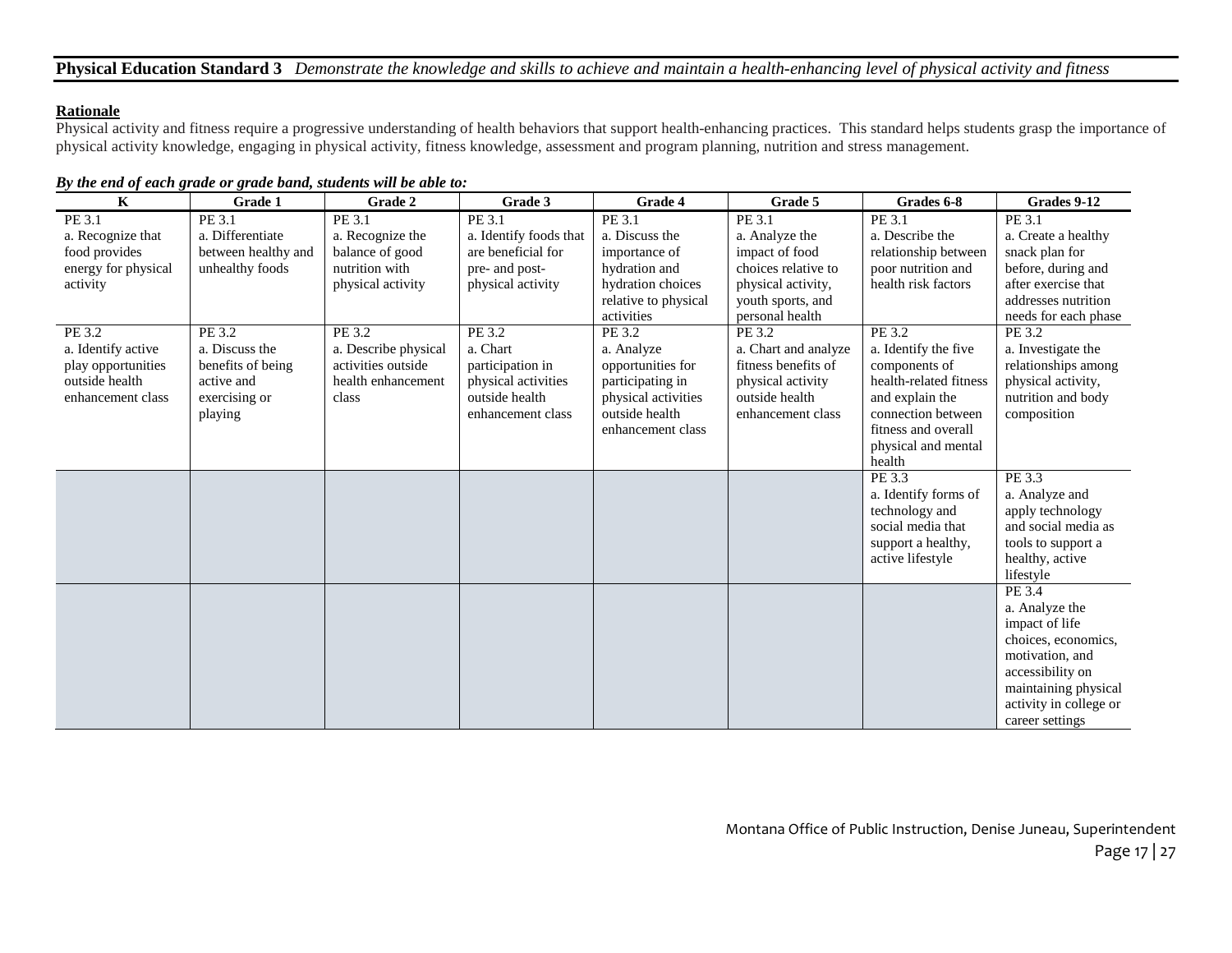# **Physical Education Standard 3** *Demonstrate the knowledge and skills to achieve and maintain a health-enhancing level of physical activity and fitness*

| K                     | Grade 1            | <b>Grade 2</b>       | Grade 3                | <b>Grade 4</b>         | Grade 5               | Grades 6-8                  | Grades 9-12                           |
|-----------------------|--------------------|----------------------|------------------------|------------------------|-----------------------|-----------------------------|---------------------------------------|
| PE 3.5                | PE 3.5             | PE 3.5               | PE 3.5                 | PE 3.5                 | PE 3.5                | PE 3.5                      | PE 3.5                                |
| a. Actively           | a. Actively engage | a. Actively engage   | a. Engage in the       | a. Actively engages    | a. Actively           | a. Participate in a         | a. Create a plan,                     |
| participate in health | in health          | in health            | activities of health   | in the activities of   | participate in all    | variety of self-            | train for and                         |
| enhancement class     | enhancement class  | enhancement class    | enhancement class      | health enhancement     | activities of health  | selected aerobic            | participates in a                     |
|                       |                    | in response to       | without teacher        | class, both teacher-   | enhancement class     | fitness activities.         | community event                       |
|                       |                    | instruction and      | prompting              | directed and           |                       | and lifetime                | with a focus on                       |
|                       |                    | practice             |                        | independent            |                       | activities outside of       | physical activity,                    |
|                       |                    |                      |                        |                        |                       | health enhancement<br>class | including those of<br>American Indian |
|                       |                    |                      |                        |                        |                       |                             | cultural traditions                   |
|                       |                    |                      |                        |                        |                       | b. Plan and                 |                                       |
|                       |                    |                      |                        |                        |                       | implement a                 |                                       |
|                       |                    |                      |                        |                        |                       | program to enhance          |                                       |
|                       |                    |                      |                        |                        |                       | personal fitness            |                                       |
| PE 3.6                | PE 3.6             | PE 3.6               | PE 3.6                 | PE 3.6                 | PE 3.6                | PE 3.6                      | PE 3.6                                |
| a. Recognize that     | a. Understand      | a. Identify physical | a. Describe the        | a. Identify the        | a. Differentiate      | a. Compare and              | a. Design and                         |
| physical activity     | muscles that grow  | activities which     | concept of physical    | components of          | between skill-related | contrast health-            | implement a                           |
| causes physical       | stronger with      | contribute to        | fitness and provide    | health-related fitness | and health-related    | related fitness             | strength and                          |
| changes               | physical activity  | developing strength  | examples of            |                        | fitness               | components                  | conditioning                          |
|                       |                    | and fitness          | physical activity that |                        |                       |                             | program                               |
|                       |                    |                      | enhance fitness        |                        |                       |                             |                                       |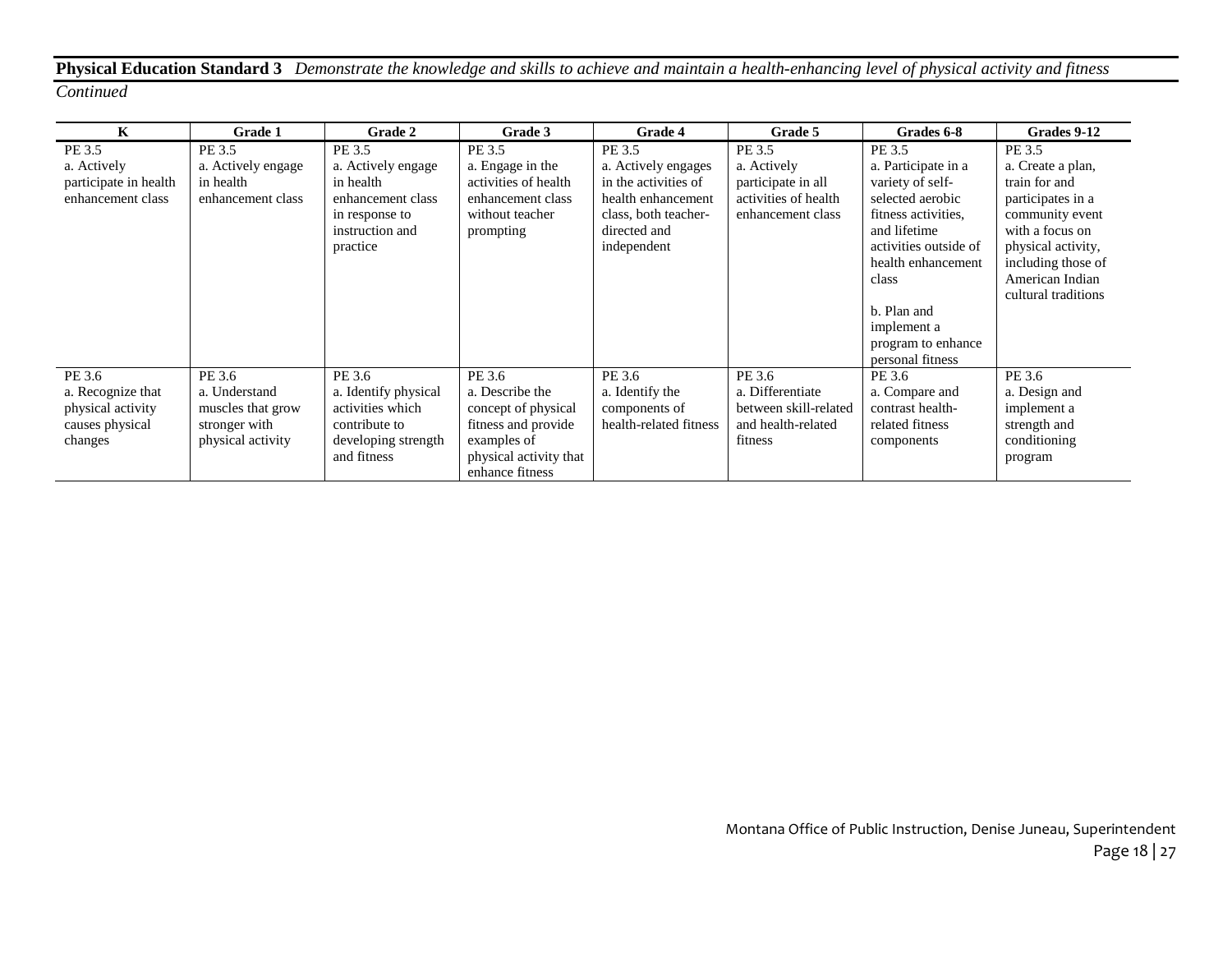# **Physical Education Standard 3** *Demonstrate the knowledge and skills to achieve and maintain a health-enhancing level of physical activity and fitness*

| K                      | <b>Grade 1</b>        | <b>Grade 2</b>        | Grade 3             | <b>Grade 4</b>        | Grade 5              | Grades 6-8            | Grades 9-12             |
|------------------------|-----------------------|-----------------------|---------------------|-----------------------|----------------------|-----------------------|-------------------------|
| PE 3.7                 | PE 3.7                | PE 3.7                | PE 3.7              | PE 3.7                | PE 3.7               | PE 3.7                | PE 3.7                  |
| a. Practice warm-up    | a. Identify warm-up   | a. Describe warm-up   | a. Recognize the    | a. Engage in warm-    | a. Identify the need | a. Describe the role  | a. Evaluate the         |
| and cool-down          | and cool-down         | and cool-down         | importance of       | up and cool-down      | for warm-up and      | of stretching and     | importance of           |
| activities relative to | activities related to | activities related to | warm-up and cool-   | activities related to | cool-down activities | flexibility in injury | stretching and          |
| vigorous physical      | vigorous physical     | vigorous physical     | down activities     | cardio-respiratory    | related to various   | prevention            | flexibility in lifetime |
| activity               | activity              | activity              | related to vigorous | fitness assessment    | physical activities  |                       | activities              |
|                        |                       |                       | physical activity   |                       |                      | b. Explain how body   |                         |
|                        |                       |                       |                     |                       |                      | systems interact      | b. Identify the         |
|                        |                       |                       |                     |                       |                      | with one another      | structure of skeletal   |
|                        |                       |                       |                     |                       |                      | during physical       | muscle and fiber        |
|                        |                       |                       |                     |                       |                      | activity              | types as they relate    |
|                        |                       |                       |                     |                       |                      |                       | to muscle               |
|                        |                       |                       |                     |                       |                      |                       | development             |
|                        |                       |                       |                     |                       |                      |                       |                         |
|                        |                       |                       |                     |                       |                      |                       | c. Identify the         |
|                        |                       |                       |                     |                       |                      |                       | different energy        |
|                        |                       |                       |                     |                       |                      |                       | systems used in         |
|                        |                       |                       |                     |                       |                      |                       | physical activities     |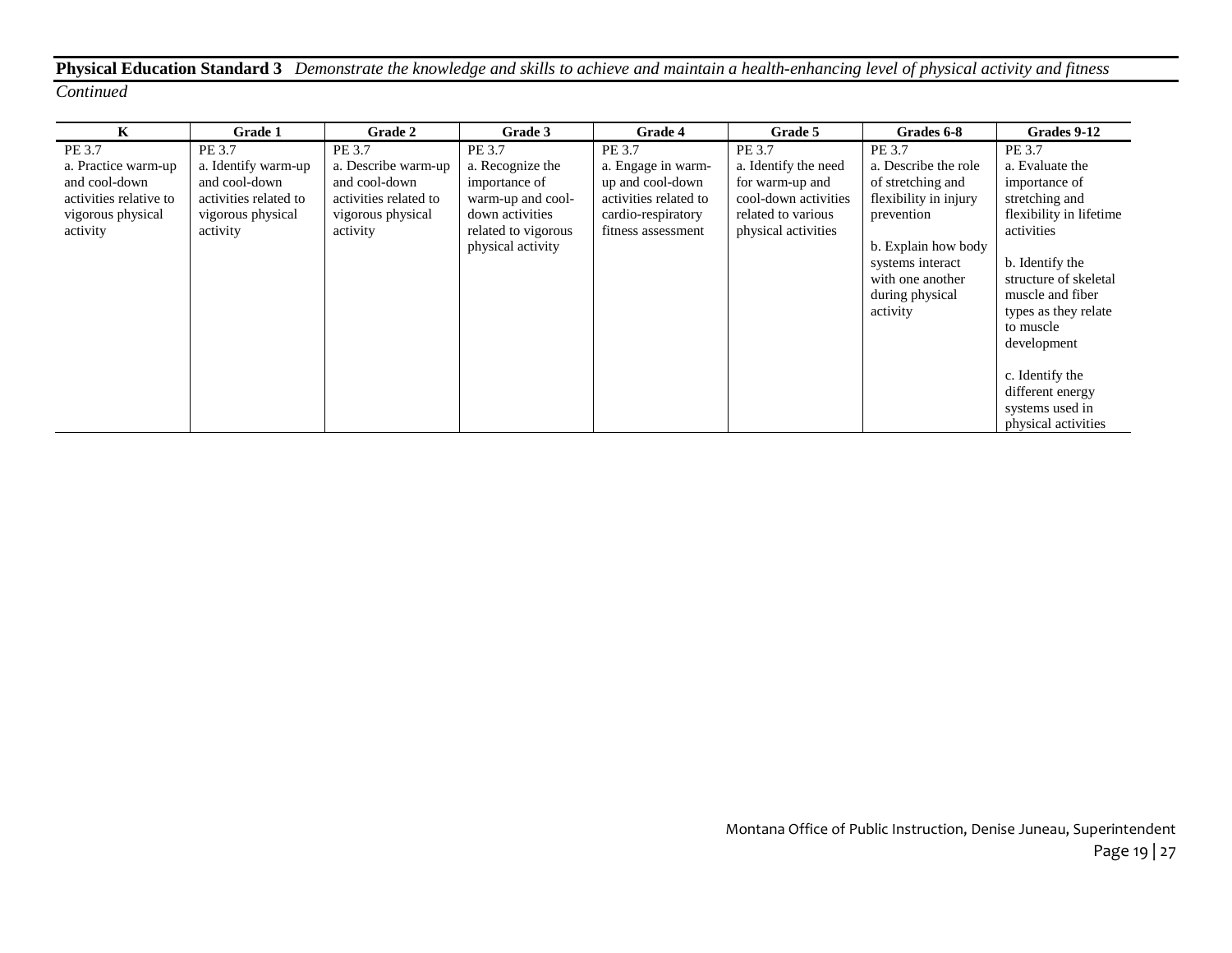## **Rationale**

Respect of self and others commences in the physical education environment and extends to all other areas of academia. This standard helps students develop important skills necessary for personal responsibility, accepting feedback, working with others, rules and etiquette, and safety.

| $\mathbf K$                                                                                                        | Grade 1                                                                                         | Grade 2                                                                                                     | Grade 3                                                                                         | Grade 4                                                                                | Grade 5                                                                                                                                                | Grades 6-8                                                                                                                             | Grades 9-12                                                                                                                                                                    |
|--------------------------------------------------------------------------------------------------------------------|-------------------------------------------------------------------------------------------------|-------------------------------------------------------------------------------------------------------------|-------------------------------------------------------------------------------------------------|----------------------------------------------------------------------------------------|--------------------------------------------------------------------------------------------------------------------------------------------------------|----------------------------------------------------------------------------------------------------------------------------------------|--------------------------------------------------------------------------------------------------------------------------------------------------------------------------------|
| PE 4.1<br>a. Follow directions<br>in group settings<br>(e.g., safe behaviors,<br>following rules,<br>taking turns) | PE 4.1<br>a. Accept personal<br>responsibility by<br>using equipment and<br>space appropriately | PE 4.1<br>a. Practice skills<br>with minimal<br>teacher prompting                                           | PE 4.1<br>a. Practice personal<br>responsibility in<br>teacher-directed<br>activities           | PE 4.1<br>a. Demonstrate<br>responsible behavior<br>in independent<br>group situations | PE 4.1<br>a. Participate in<br>physical activity<br>with responsible<br>interpersonal<br>behavior                                                      | PE 4.1<br>a. Accept<br>responsibility for<br>improving one's<br>own levels of<br>physical activity and<br>fitness                      | PE 4.1<br>a. Accept<br>differences between<br>personal<br>characteristics and<br>the idealized body<br>images and elite<br>performance levels<br>portrayed in various<br>media |
| PE 4.2<br>a. Acknowledge<br>responsibility for<br>behavior when<br>prompted                                        | PE 4.2<br>a. Follow the rules<br>or parameters of the<br>learning<br>environment                | PE 4.2<br>a. Accept<br>responsibility for<br>class protocols with<br>behavior and<br>performance actions    | PE 4.2<br>a. Work<br>independently for<br>extended periods of<br>time                           | PE 4.2<br>a. Reflect on<br>personal social<br>behavior in physical<br>activity         | PE 4.2<br>a. Participate with<br>responsible personal<br>behavior in a variety<br>of physical activity<br>contexts.<br>environments, and<br>facilities | PE 4.2<br>a. Explain practices<br>that promote<br>responsible behavior<br>of self and others in<br>a variety of physical<br>activities | PE 4.2<br>a. Advocate for<br>responsible behavior<br>of self and others in<br>a variety of physical<br>activities                                                              |
| PE 4.3<br>a. Follow instruction<br>and direction when<br>prompted                                                  | PE 4.3<br>a. Respond<br>appropriately to<br>general feedback<br>from a teacher                  | PE 4.3<br>a. Accept specific<br>corrective feedback<br>from a teacher                                       | PE 4.3<br>a. Accept and<br>implement specific<br>corrective teacher<br>feedback                 | PE 4.3<br>a. Listen<br>respectfully to<br>corrective feedback<br>from others           | PE 4.3<br>a. Give corrective<br>feedback<br>respectfully to peers                                                                                      | PE 4.3<br>a. Provide<br>encouragement and<br>feedback to peers<br>without prompting<br>from teacher                                    | PE 4.3<br>a. Analyze the<br>benefits of a variety<br>of feedback<br>techniques                                                                                                 |
| PE 4.4<br>a. Recognize the<br>established protocol<br>for class activities                                         | PE 4.4<br>a. Exhibit the<br>established<br>protocols for class<br>activities                    | PE 4.4<br>a. Recognize the<br>role of rules and<br>etiquette in teacher-<br>designed physical<br>activities | PE 4.4<br>a. Recognize the<br>role of rules and<br>etiquette in physical<br>activity with peers | PE 4.4<br>a. Adhere to rules of<br>etiquette in a variety<br>of physical activities    | PE 4.4<br>a. Critique the<br>etiquette involved in<br>rules of various<br>activities                                                                   | $\overline{PE}$ 4.4<br>a. Apply rules and<br>etiquette by acting<br>as an official during<br>modified games,<br>dance and rhythm       | PE 4.4<br>a. Examine moral<br>and ethical conduct<br>in specific<br>competitive<br>situations                                                                                  |

*By the end of each grade or grade band, students will be able to:*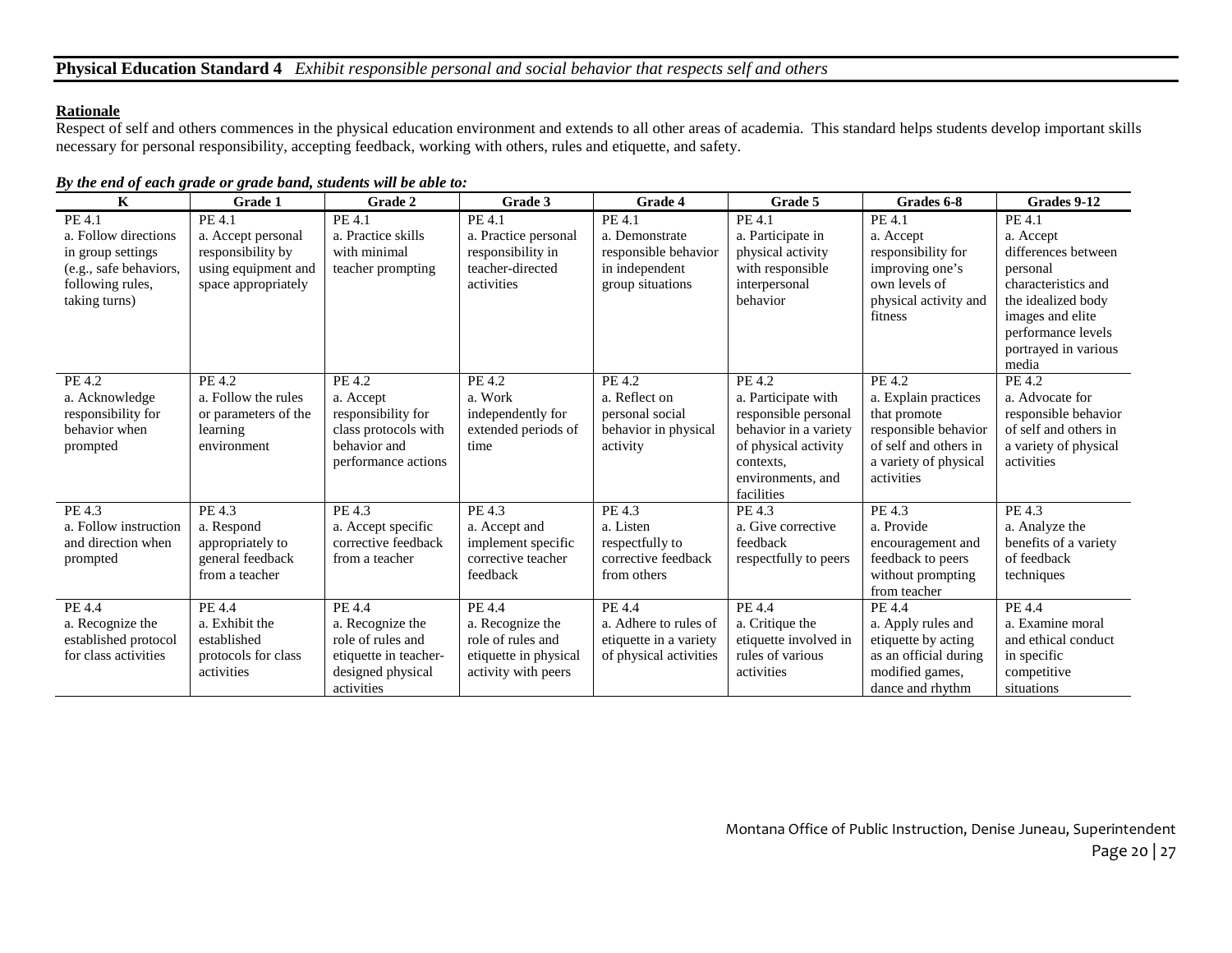# **Physical Education Standard 4** *Exhibit responsible personal and social behavior that respects self and others*

| $\overline{\mathbf{K}}$               | Grade 1                                     | Grade 2                                | Grade 3                                     | Grade 4                                      | Grade 5                              | Grades 6-8                                  | Grades 9-12                      |
|---------------------------------------|---------------------------------------------|----------------------------------------|---------------------------------------------|----------------------------------------------|--------------------------------------|---------------------------------------------|----------------------------------|
| PE 4.5                                | PE 4.5                                      | PE 4.5                                 | PE 4.5                                      | PE 4.5                                       | PE 4.5                               | PE 4.5                                      | PE 4.5                           |
| a. Shares equipment                   | a. Work                                     | a. Work                                | a. Support and work                         | a. Recognize and                             | a. Accept,                           | a. Cooperate with                           | a. Assume a                      |
| and space with                        | independently with                          | independently with                     | cooperatively with                          | support individual                           | recognize, and                       | classmates on                               | leadership role in a             |
| others                                | others in a variety of                      | others in partner                      | others                                      | differences in                               | actively involve                     | problem-solving                             | physical activity                |
|                                       | class environments                          | environments                           |                                             | movement                                     | others with both                     | initiatives during                          | setting(i.e., coach,             |
|                                       |                                             |                                        |                                             | performance at all                           | higher and lower                     | adventure activities.                       | referee, group                   |
|                                       |                                             |                                        |                                             | skill levels                                 | skill abilities into                 | large-group                                 | leader)                          |
|                                       |                                             |                                        |                                             |                                              | physical activities                  | initiatives, and game                       |                                  |
|                                       |                                             |                                        |                                             |                                              | and group projects                   | play                                        |                                  |
|                                       |                                             |                                        |                                             |                                              |                                      | b. Respond                                  |                                  |
|                                       |                                             |                                        |                                             |                                              |                                      | appropriately to                            |                                  |
|                                       |                                             |                                        |                                             |                                              |                                      | participant's ethical                       |                                  |
|                                       |                                             |                                        |                                             |                                              |                                      | and unethical                               |                                  |
|                                       |                                             |                                        |                                             |                                              |                                      | behavior during                             |                                  |
|                                       |                                             |                                        |                                             |                                              |                                      | physical activity by                        |                                  |
|                                       |                                             |                                        |                                             |                                              |                                      | using roles and                             |                                  |
|                                       |                                             |                                        |                                             |                                              |                                      | guidelines for                              |                                  |
|                                       |                                             |                                        |                                             |                                              |                                      | resolving conflicts                         |                                  |
| PE 4.6                                | PE 4.6                                      | PE 4.6                                 | PE 4.6                                      | PE 4.6                                       | PE 4.6                               | PE 4.6                                      | PE 4.6                           |
| a. Recognize<br>differences in ideas. | a. Discuss ways to<br>accept other's ideas, | a. Recognize ways<br>to accept other's | a. Discuss ways to<br>accept other's ideas, | a. Describe ways to<br>accept other's ideas, | a. Accept other's<br>ideas, cultural | a. Provide ways to<br>accept other's ideas, | a. Advocate for<br>acceptance of |
| cultures, and body                    | cultural diversity,                         | ideas, cultural                        | cultural diversity,                         | cultural diversity,                          | diversity, and body                  | cultural diversity,                         | other's ideas,                   |
| types                                 | and body types                              | diversity, and body                    | and body types                              | and body types                               | types by engaging in                 | and body types by                           | cultural diversity,              |
|                                       |                                             | types during games                     | during games and                            | during games and                             | cooperative and                      | engaging in                                 | and body types by                |
|                                       |                                             | and physical                           | physical activities                         | physical activities                          | collaborative                        | cooperative and                             | engaging in                      |
|                                       |                                             | activities                             |                                             |                                              | movement projects                    | collaborative                               | cooperative and                  |
|                                       |                                             |                                        |                                             |                                              |                                      | movement projects                           | collaborative                    |
|                                       |                                             |                                        |                                             |                                              |                                      |                                             | movement projects                |
| PE 4.7                                | PE 4.7                                      | <b>PE 4.7</b>                          | PE 4.7                                      | PE 4.7                                       | PE 4.7                               | <b>PE 4.7</b>                               | <b>PE 4.7</b>                    |
| a. Follow teacher                     | a. Follow teacher                           | a. Work                                | a. Work                                     | a. Work safely with                          | a. Apply safety                      | a. Identify safety                          | a. Apply best                    |
| directions for safe                   | directions for safe                         | independently and                      | independently and                           | peers and equipment                          | principles with                      | concerns and use                            | practices for                    |
| participation and                     | participation and                           | safely in physical                     | safely in physical                          | in physical activity                         | physical activities                  | physical activity and                       | participating safely             |
| proper use of                         | proper use of                               | activity settings                      | activity settings                           | settings                                     |                                      | fitness equipment                           | in physical activity,            |
| equipment with                        | equipment without                           |                                        |                                             |                                              |                                      | appropriately                               | exercise and dance               |
| minimal reminders                     | teacher reminders                           |                                        |                                             |                                              |                                      |                                             |                                  |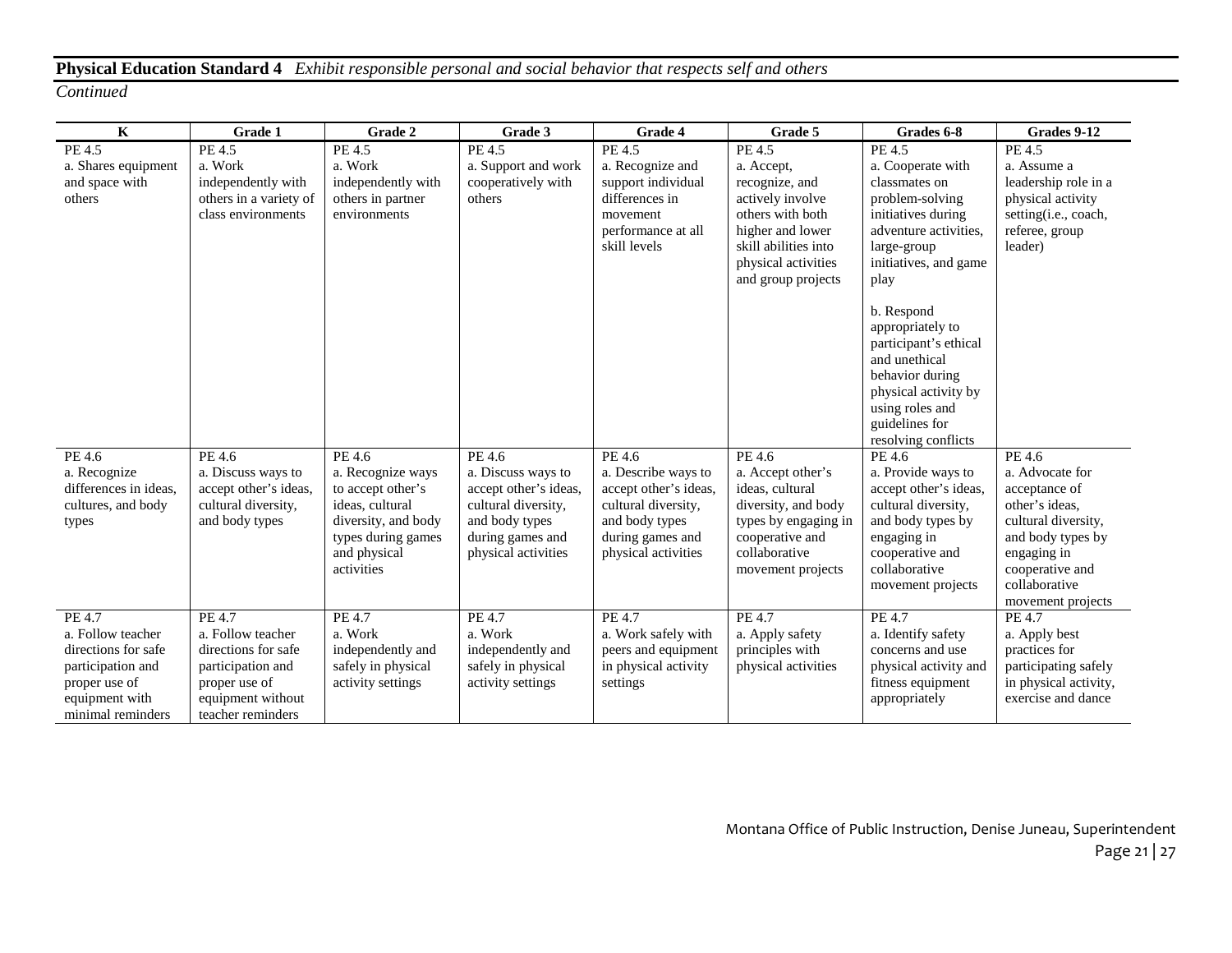## **Physical Education Standard 5** *Recognize the value of physical activity for health, enjoyment, challenge, self-expression and/or social interaction*

## **Rationale**

Physical activity and its relationship with mental/emotional health and family/social health is vital to personal well-being and a health-enhancing lifestyle. This standard helps students develop an appreciation for the benefits of physical activity which include health, enjoyment, challenge, self-expression and/or social interaction.

| $\mathbf K$                                                                                                                       | Grade 1                                                                                                         | Grade 2                                                                                                        | Grade 3                                                                                                                       | Grade 4                                                                                                                                                       | Grade 5                                                                                                                                        | Grades 6-8                                                                                                                                                                 | Grades 9-12                                                                                                                                            |
|-----------------------------------------------------------------------------------------------------------------------------------|-----------------------------------------------------------------------------------------------------------------|----------------------------------------------------------------------------------------------------------------|-------------------------------------------------------------------------------------------------------------------------------|---------------------------------------------------------------------------------------------------------------------------------------------------------------|------------------------------------------------------------------------------------------------------------------------------------------------|----------------------------------------------------------------------------------------------------------------------------------------------------------------------------|--------------------------------------------------------------------------------------------------------------------------------------------------------|
| PE 5.1<br>a. Understand that<br>physical activity is<br>important for good<br>health                                              | PE 5.1<br>a. Identify physical<br>activity as a<br>component of good<br>health                                  | PE 5.1<br>a. Describe the value<br>of "good health"<br>balance"                                                | PE 5.1<br>a. Discuss the<br>relationship between<br>physical activity and<br>good health                                      | PE 5.1<br>a. Examine the<br>health benefits of<br>participating in<br>physical activity                                                                       | PE 5.1<br>a. Compare the<br>health benefits of<br>participating in<br>selected physical<br>activities                                          | PE 5.1<br>a. Identify the five<br>components of<br>health-related fitness<br>and explain the<br>connection between<br>fitness and overall<br>physical and mental<br>health | PE 5.1<br>a. Analyze the<br>health benefits of a<br>self-selected<br>physical activity                                                                 |
| PE 5.2<br>a. Acknowledge that<br>some physical<br>activities are<br>challenging or<br>difficult                                   | PE 5.2<br>a. Understand that<br>challenges in<br>physical activities<br>can lead to success                     | PE 5.2<br>a. Compare physical<br>activities that bring<br>confidence and<br>challenges                         | PE 5.2<br>a. Discuss the<br>challenge that comes<br>from learning a new<br>physical activity                                  | PE 5.2<br>a. Rate the<br>enjoyment of<br>participating in<br>challenging and<br>mastered physical<br>activities                                               | PE 5.2<br>a. Express, through<br>various media, the<br>enjoyment and/or<br>challenge of<br>participating in a<br>favorite physical<br>activity | PE 5.2<br>a. Develop a plan of<br>action and make<br>appropriate<br>decisions based on<br>that plan when faced<br>with an individual<br>challenge                          | PE 5.2<br>a. Choose an<br>appropriate level of<br>challenge to<br>experience success<br>while participating<br>in a self-selected<br>physical activity |
| PE 5.3<br>a. Identify physical<br>activities that result<br>in a positive<br>personal experience<br>while playing with<br>friends | PE 5.3<br>a. Describe positive<br>results gained from<br>participating in<br>physical activities<br>with others | PE 5.3<br>a. Discuss positive<br>results gained from<br>participating in<br>physical activities<br>with others | PE 5.3<br>a. Describe the<br>positive social<br>interactions that<br>come when engaged<br>with others in<br>physical activity | PE 5.3<br>a. Describe and<br>compare the positive<br>social interactions<br>when engaged in<br>partner, small-group<br>and large-group<br>physical activities | PE 5.3<br>a. Analyze the social<br>benefits gained from<br>participating in<br>physical activity                                               | PE 5.3<br>a. Compare and<br>contrast various<br>physical activities<br>for their social<br>benefit                                                                         | PE 5.3<br>a. Evaluate social<br>interactions and<br>supports in a variety<br>of physical activities                                                    |

*By the end of each grade or grade band, students will be able to:*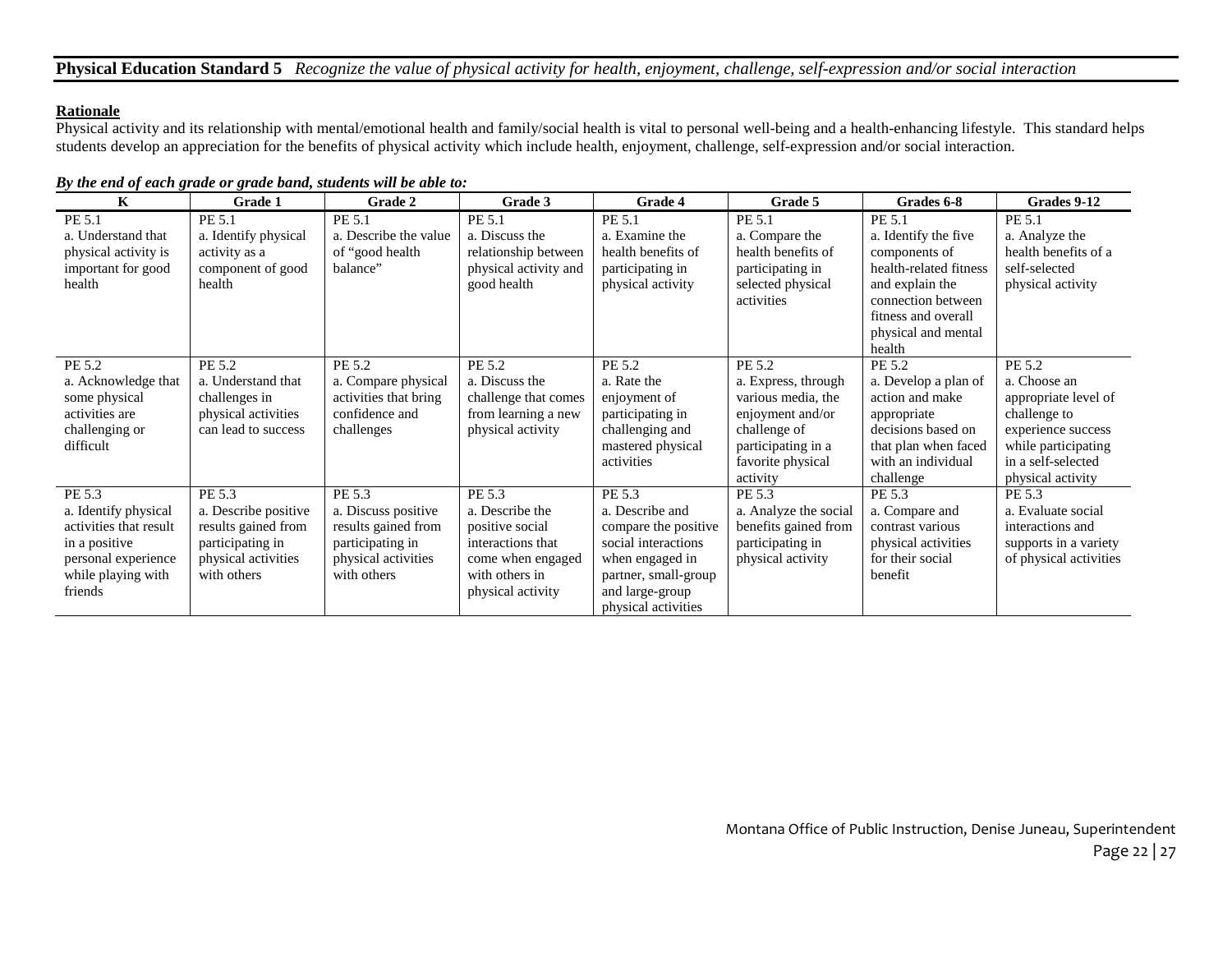# **GLOSSARY OF TERMS &**

## **The glossary will not be adopted by the Board of Public Education. The glossary is meant to serve as a guide for understanding terms.**

*Adopt: to choose and follow a plan*

*Advocate:* ability to express information and opinions in support of a particular cause or policy.

*Analyze:* to examine critically so as to bring out the essential elements.

*Benchmark:* what students should *know or be able to do* in support of each standard by the conclusion of a grade or grade span. The benchmarks serve as a blueprint for organizing student assessment.

*Collaboration skill:* proficiencies necessary to work together in some undertaking in a group setting (e.g., cooperative, supportive, trusting, constructive, friendly).

*Communicable and Chronic Disease:* the area of health that focuses on choosing behaviors to reduce the risk of infection with communicable diseases, being aware of immunizations that protect health, choosing behaviors to reduce the risk of infections with respiratory diseases, recognizing ways to manage asthma and allergies, choosing behaviors to reduce the risk of infection with sexually transmitted diseases, choosing behaviors to reduce the risk of HIV infection, choosing behaviors to reduce the risk of cardiovascular diseases, choosing behaviors to reduce the risk of diabetes, recognizing ways to manage chronic health conditions, and choosing behaviors to reduce the risk of cancer.

*Community health:* the health needs of one's neighborhood, city, state, country or world.

*Competency:* the ability to perform and apply skills.

*Dance:* to move the body and feet in rhythm, usually to music.

*Dance and rhythmic activities:*activities that focus on dance or rhythms and might include, but are not limited to dance forms such as creative movement/dance, ballet, modern, ethnic/folk//world/cultural, hip hop, Latin, line, ballroom, social and square.

*Decision-making:* using logic to form conclusions and make judgments, usually including 1) assessing the decision to be reached, 2) listing possible options, 3) evaluating options, 4) deciding which option to pursue, and 5) acting on the decision.

*Environmental factors:* those risks associated with factors present where you live (e.g., smog, smoke, hazardous/toxic waste, high crime area).

*Family health:* taking a responsibility toward the health needs of one's immediate family.

Montana Office of Public Instruction, Denise Juneau, Superintendent Page 23 | 27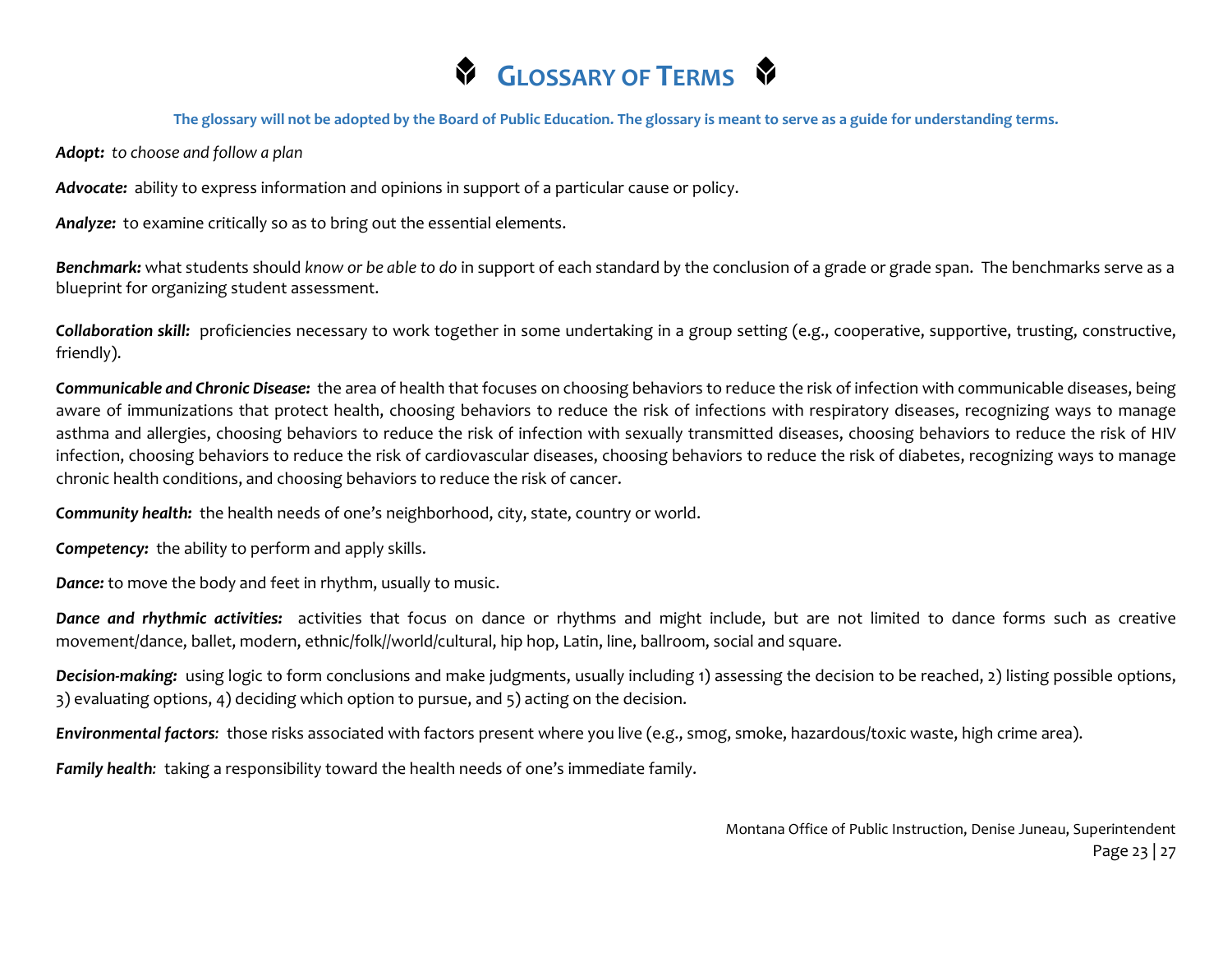# **GLOSSARY** - continued

*Family and Social Health:* the area of health that focuses on developing healthful relationships, working to improve family relationships, making healthful adjustments to family changes, developing healthful friendships, developing dating skills, recognizing the negative effects harmful relationships might have on health, and recognizing the impact that risky behaviors can have on one's health and one's future.

Fitness Activities: activities with a focus on improving or maintaining fitness and might include, but are not limited to yoga, Pilates, resistance training, spinning, running, fitness walking, fitness swimming, kickboxing, cardio-kick, Zumba and exergaming.

*Formulate:* create or devise, such as a strategy or proposal, express an idea in a concise and systematic way.

*Fundamental motor skills:* The locomotor, nonlocomotor or stability, and manipulative skills that provide the foundation for the more complex and sportspecific movement patterns used in games and sports.

*Goal-setting:* a desired achievement toward which a person works.

*Growth and Development:* the area of health that focuses on keeping body systems healthy, recognizing habits that protect and promote reproductive health, learning about pregnancy and childbirth, learning about the growth and development of infants and children, providing responsible care for infants and children, developing a learning style, achieving the developmental tasks of adolescence, and developing habits that promote healthful aging, and sharing with one's family feelings about dying and death.

*Health enhancement:* a subject area that includes content from the disciplines of both health and physical education which has as its major focus the development of a healthy lifestyle.

*Health enhancing behaviors:* an action a person practices that promotes health; prevents injury, illness, and premature death; or improves the quality of life.

*Health enhancing strategy:* planning and directing an action that will promote one's well-being or that of their family or community.

*Health promotion:* Any activity that seeks to improve a person's or population's health by providing information about, and increasing awareness of, at-risk behaviors associated with various diseases, with the intent of reducing those behaviors (e.g., seat belt usage, tobacco use prevention, dietary guidelines and daily physical exercise

*Health-related physical fitness:* includes the components of 1) cardio-respiratory endurance, 2) muscular strength, 3) muscular endurance, 4) flexibility, 5) body composition, and 6) stress management.

*Health-related situation:* a circumstance that has an impact on health

Montana Office of Public Instruction, Denise Juneau, Superintendent Page 24 | 27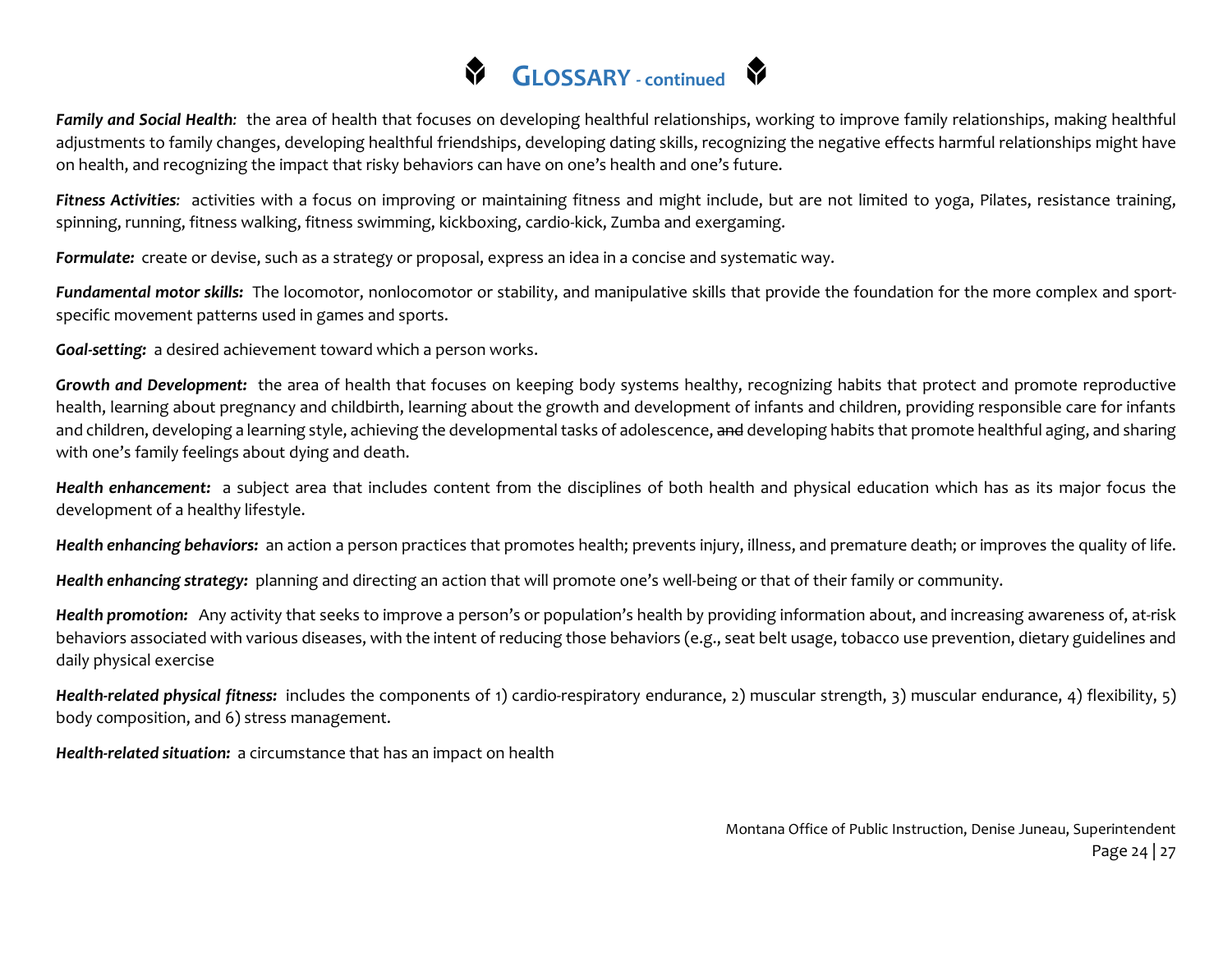

*Human body systems:* a set of things so connect as to form a unity or organic whole. The major systems of the human body include the cardiovascular, digestive, endocrine, urinary, immune, muscular, nervous, reproductive and respiratory.

*Implement:* to carry out, put into action, or perform; a tool or object used in manipulative skills

*Individual performance activities:* might include, but are not limited to gymnastics, figure skating, track & field, multi-sport events, in-line skating, wrestling, self-defense and skateboarding.

*Injury Prevention and Safety:* the area of health that focuses on following safety guidelines to reduce the risk of unintentional injuries by following safety guidelines for motor vehicle safety; following safety guidelines for severe weather, natural disasters, and national alerts; practicing protective factors to reduce the risk of violence; respecting authority and obeying laws; protecting from physical violence and abuse; protecting from sexual violence and abuse; and being skilled in first-aid procedures.

*Interpersonal behavior:* the way people act and react to each other and include such behaviors as honesty, flexibility, tolerance, courtesy, and respect for others and their property.

*Interpersonal communication skills:* verbal or non-verbal abilities that help to share feelings, thoughts and information with another person in a positive manner.

*Lifetime physical activities:* includes games, sports, and other leisure pursuits usually performed by a person over the course of a lifetime including activities like *biking,* tennis, golf, bowling, backpacking, canoeing and racquetball.

Listening skills: are active processes that involve discriminating among sounds; using strategies such as anticipating meanings, ignoring distractions, and visualizing what is heard; evaluating; and responding appropriately. Listening is active, hearing is passive.

*Locomotor:* skills used to move the body from one place to another including walking, running, skipping, leaping, sliding, galloping, jumping and hopping.

*Manipulative:* skills developed when a person handles some kind of object including throwing, kicking, batting, catching, redirecting an object in flight (such as a volleyball) or continuous control of an object such as a hoop.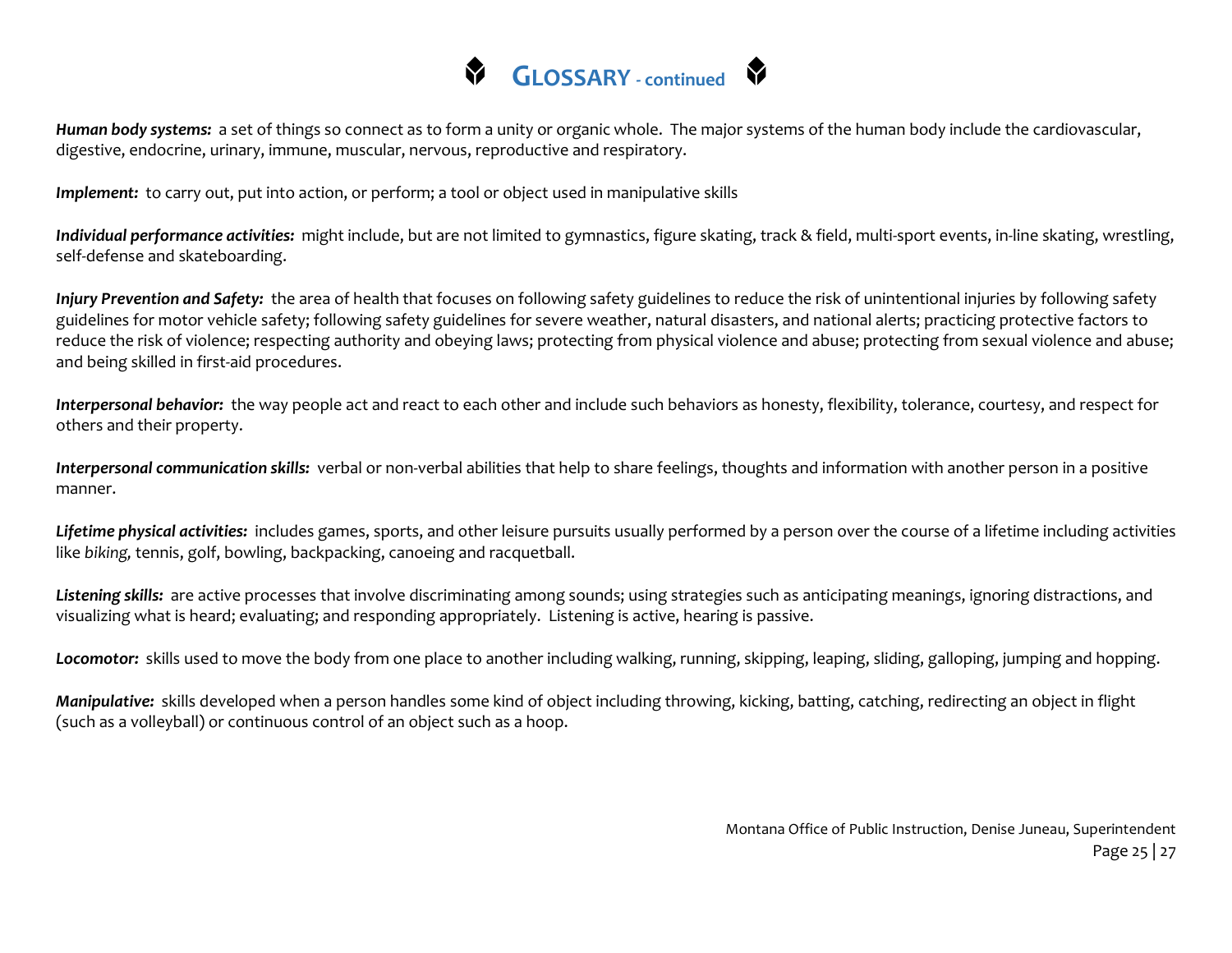

*Mature form/pattern:* movement that is performed with ease using critical elements of the motor skill pattern that are smooth, efficient, and repetitive, and can be performed without thinking out each step of the movement.

*Mental and Emotional Health:* the area of health that focuses on developing good character, interacting in ways that help create a positive social-emotional environment, developing healthful personality characteristics, choosing behaviors to promote a healthy mind, expressing emotions in healthful ways, using stress management skills, seeking help if feeling depressed, using suicide prevention strategies when appropriate, and being resilient during difficult times.

*Monitor:* to watch, keep track of, or check usually for a special purpose.

*Motor skills or fundamental motor skills:* basic fundamental movement patterns usually involving the large muscle groups that are necessary to perform a variety of physical activities.

*Movement concepts:* the application of knowledge and concepts related to skillful performance of movement and fitness activities, such as spatial

*Nonlocomotor:* skills that are performed in place without appreciable spatial movement and include bending and stretching, pushing, pulling, raising and lowering, twisting and turning, and shaking.

*Nutrition:* the area of health that focuses on selecting foods that contain nutrients, evaluating food labels, eating recommended servings from MyPlate, following the Dietary Guidelines, following a healthful diet that reduces the risk of disease, developing healthful eating habits, following the Dietary Guidelines when going out to eat, protecting from food-borne illnesses, maintaining a healthy weight and body composition, and developing skills to prevent eating disorders.

*Outdoor pursuits:* the outdoor environment is an important factor in student engagement in the activity. Activities might include, but are not limited to recreation boating (e.g., kayaking, canoeing, sailing, rowing), hiking, backpacking, fishing, orienteering/geocaching, ice skating, skateboarding, snow or water skiing, snowboarding, snowshoeing, surfing, bouldering/traversing/climbing, mountain biking, adventure activities and ropes courses. Selection of activities depends on the environmental opportunities within the geographical region.

*Personal health:* taking responsibility for one's own health care and health needs.



Montana Office of Public Instruction, Denise Juneau, Superintendent Page 26 | 27